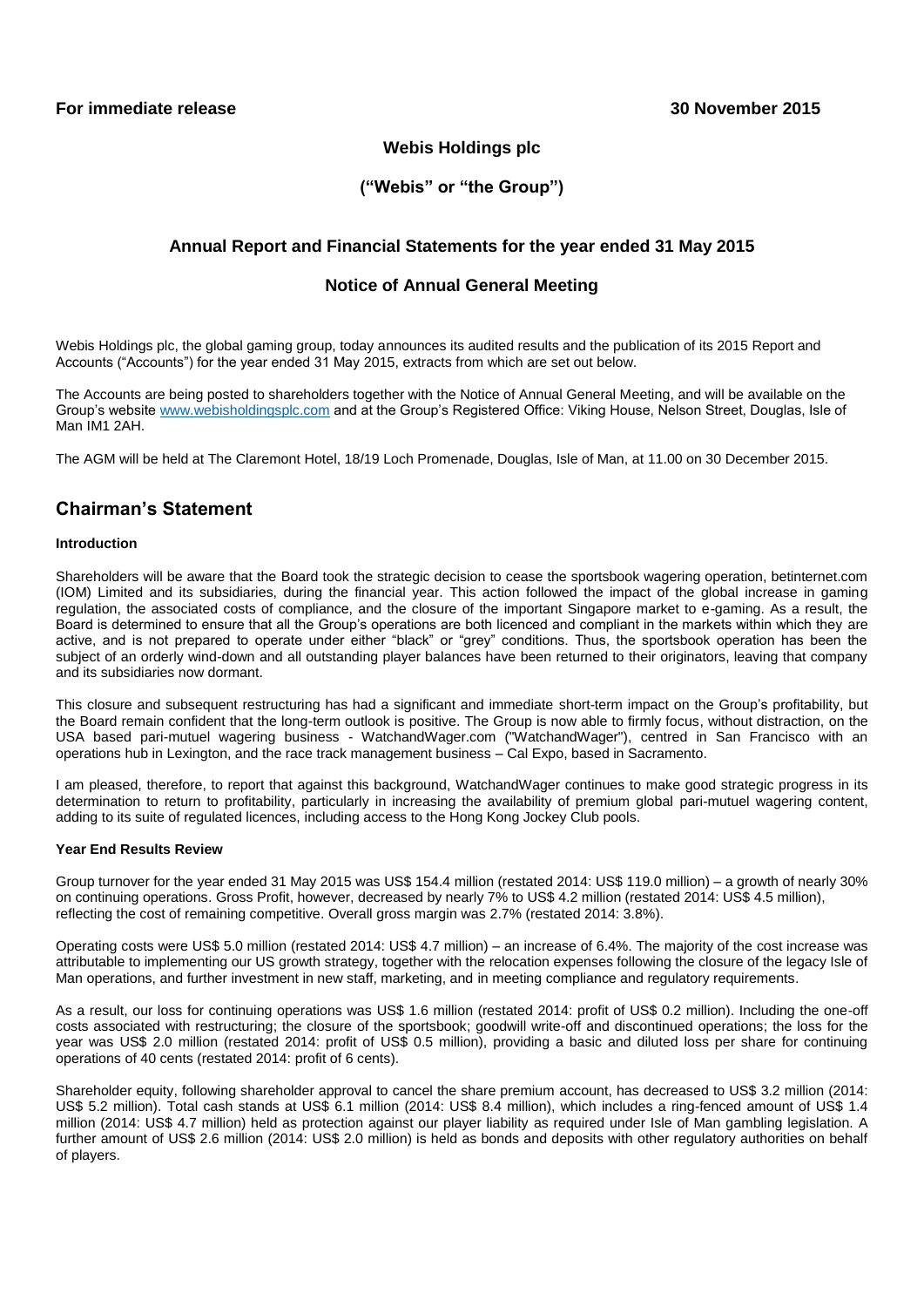## **WatchandWager - Business to Business ("BTOB")**

WatchandWager's turnover for the full year was boosted by significant high volume player activity provided by its access into the Hong Kong Jockey Club pools in particular, and other markets in the USA, Canada, Australia, UK, Ireland and France.

WatchandWager significantly increased the scope and number of players in the BTOB sector of its operations, namely the provision of pari-mutuel wagering to high roller clients, many of whom specialise in algorithmic or computer assisted wagering on a wide range of global racetracks. WatchandWager has been particularly successful in providing access to these global betting pools to its existing and new client base over the year. This access has largely been granted due to WatchandWager's position as a fully licensed and regulated online and racetrack operator in the USA, which has been of significant strategic benefit, setting us apart from other non-racetrack competitors.

Against these positive developments, the BTOB high volume wagering sector has become increasingly competitive over the year, with other operators and player agents providing third party services, and increased racetrack fees being charged in return for access to racetrack wagering and video streaming rights. This has made the sector become increasingly high volume, but low margin in nature. In addition, in January 2015, WatchandWager terminated its commercial arrangement with the Swedish Tote ("ATG"), for anti-competitive pricing policies towards high rollers. Despite these issues, the Board remains very positive for further growth in the high volume business in the future, especially in Hong Kong and the other markets.

## **Business to Consumer –** *[www.watchandwager.com](http://www.watchandwager.com/mobile)***/mobile**

We have concentrated on the full roll-out and marketing of our primary website *watchandwager.com* and mobile application, specifically designed to cater for wagering from US customers in applicable states. The core functionality and payment processing service for the website was much improved throughout the year, as has been the range of content and betting opportunities on the site. As a result, we launched a significant marketing campaign aimed at increasing player numbers in the second half. We continue to only engage in known successful marketing tactics to support the site. The development of *www.watchandwager.com* is of primary strategic importance to the Group, providing as it does, enhanced margins and greater stability. We will place considerable emphasis on this aspect of the business for the future.

In conclusion, following and coinciding with the closure of the sportsbook business, we have now built a fully licensed US operational base in Lexington, Kentucky, the heart of horseracing activity in the USA, to augment our HQ in San Francisco. This move entailed the closure of much of our legacy Isle of Man operations towards the end of the year and the transfer and building of staff numbers in Lexington. We are now confident we have a sound operational base to build USA operations for the future.

## **Cal Expo Racetrack**

Cal Expo, our Sacramento based harness racetrack operation, performed well in its third year of operation under our control. In conjunction with our management team at Sacramento we have run the operation in a pragmatic but efficient manner by controlling costs to achieve the best return for all stakeholders and, by keeping a very close control on Health and Safety issues. This helped the track to achieve profitability, whilst also fulfilling our main aim of offering meaningful leverage in developing the pari-mutuel and wider USA-based business. During the period, we also renewed our lease for the racetrack for two further years with our State owned landlord at Cal Expo on more favourable terms, so consolidating our commitment to racetrack operations over the next two seasons.

## **Post Year, Strategy and Regulatory Developments**

WatchandWager has now established full access to the widest range of racetrack betting pools of any Advanced Deposit Wagering (in which the bettor must fund their account before being allowed to place bets) operator in the world, including direct relationships to the USA, Canada, Hong Kong, UK, France and Irish markets, and third-party agreements for Australia, New Zealand, South Africa, Dubai, Singapore and Japan. This range of product will provide an invaluable asset to the growing BTOB wagering operations and volumes globally.

WatchandWager is currently in the final stages of concluding an extended three-year contract with the Hong Kong Jockey Club for betting rights into their pools. All the key commercial terms and the longer term of the agreement have been agreed between both parties. We are expecting to be able to announce the execution of this agreement within the next few weeks. The commitment to a long term business relationship with the Hong Kong Jockey Club is already paying off with significant turnover increases in the first four months of the new financial year.

WatchandWager has now completed the setup of its operational team in Lexington Kentucky. This office now houses the Marketing, Sales, Race-day Operations, Customer Services and Finance functions of the business. As part of this setup we have successfully recruited a senior USA Chief Operating Officer, and have also relocated two senior staff from the Isle of Man to Lexington. The Board now believes it has the correct team in place in the USA to further grow the BTOC side of the business, namely delivering targeted marketing activity for the *watchandwager.com* website/mobile.

As part of the Lexington development, WatchandWager will be opening a dedicated Call Centre telephone betting operation in Lexington from December 2015. Staff are currently in advanced training and beta testing mode. The Call Centre will be targeted at high volume premium players, we are optimistic that the revenue projections for this area of the business will be achieved, as we believe we can offer a unique service for premium players versus our competitors.

WatchandWager has renewed its California Horse Racing Board racing licence for Cal Expo and our third season of racing restarted in late October. Early indications of horse numbers residing at the track are very encouraging and we are optimistic that the 2015/2016 season will show increased profitability.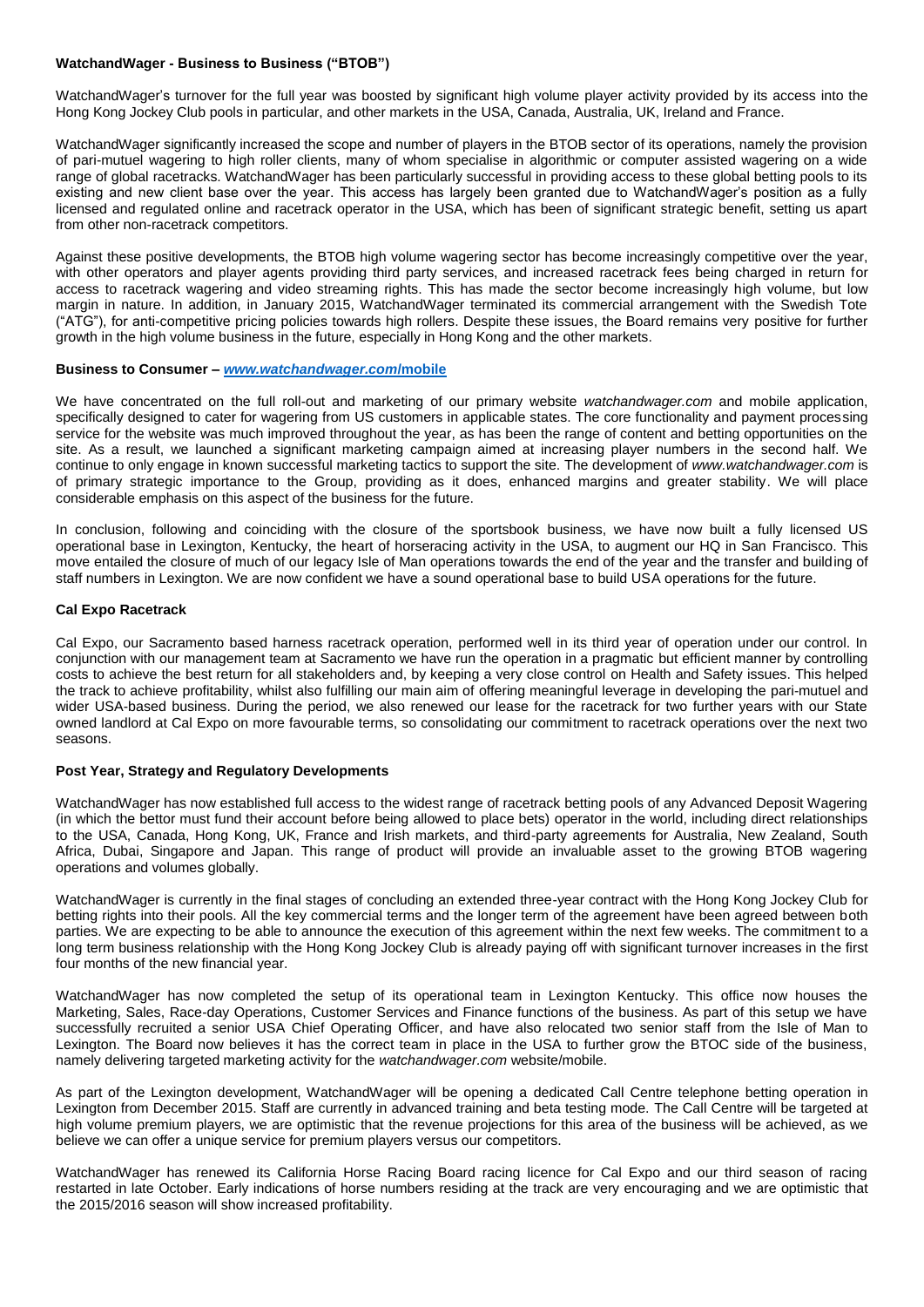WatchandWager has recently renewed its core USA gaming licences in California and North Dakota. In addition, and as previously reported we have recently acquired a licence in Washington State, and are currently working on acquiring licences for the states of Kentucky and New York.

We continue to monitor developments in state-by-state and federal e-gaming regulation, looking to maximise opportunities as they arise. WatchandWager still remains in a strong position as a first mover in regulated e-gaming in multiple states in the USA.

In summary, the Board remains confident that the strategies adopted are compliant, correctly aligned and focussed to ensure the best prospects for future growth and return to profitability.

I would like to thank all of our staff, our customers and our shareholders for their continued support throughout the year.

**Denham Eke Non-executive Chairman**

| For further information:                                       |      |               |  |  |  |
|----------------------------------------------------------------|------|---------------|--|--|--|
| Webis Holdings plc<br>Denham Eke                               | Tel: | 01624 639396  |  |  |  |
| <b>Beaumont Cornish Limited</b><br>Roland Cornish/James Biddle | Tel: | 020 7628 3396 |  |  |  |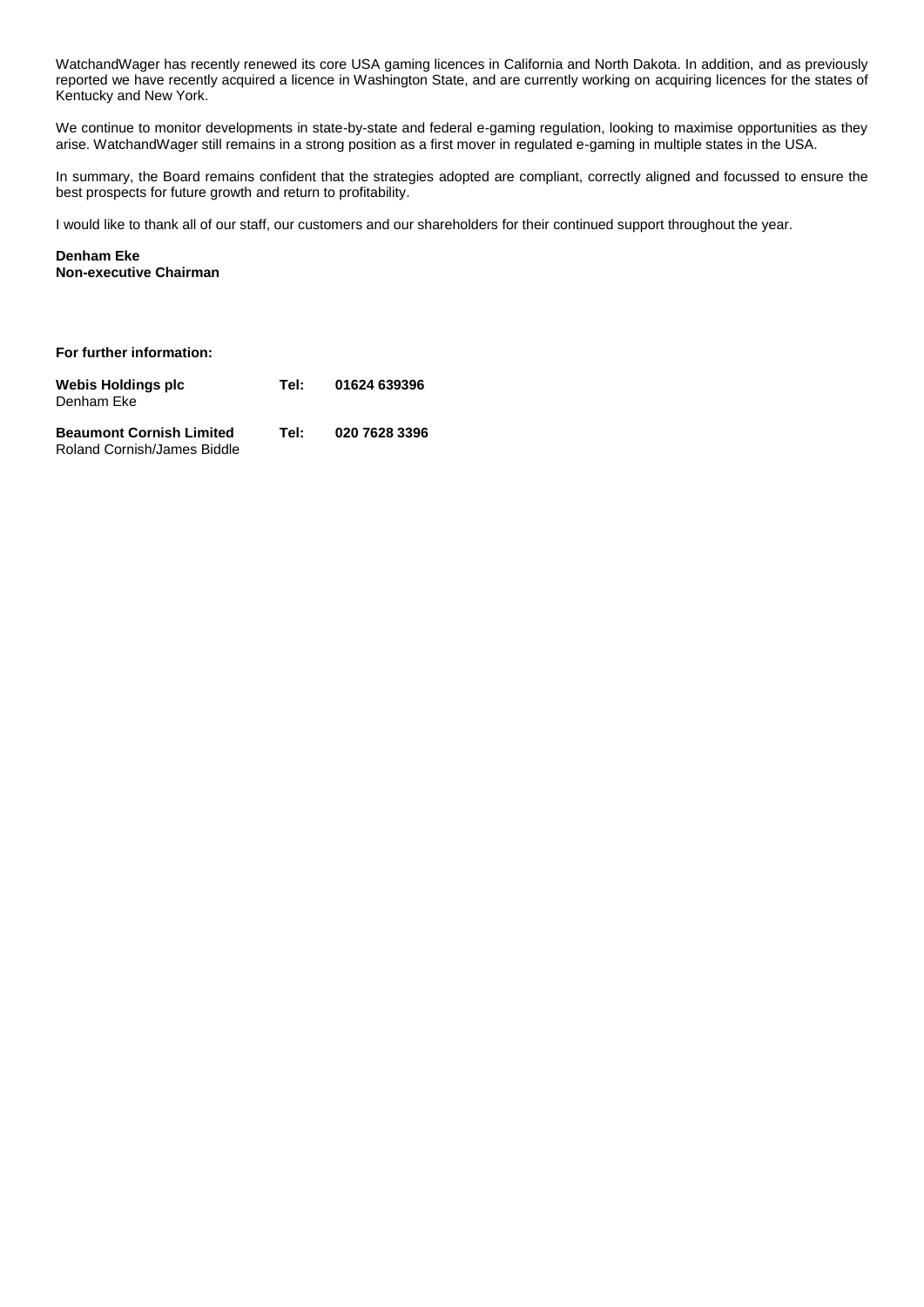## **Consolidated Statement of Comprehensive Income**

For the year ended 31 May 2015

.

|                                                                                                                                                             | Note | 2015<br><b>US\$000</b> | Restated<br>(see notes<br>1.2 and $7)$<br>2014<br><b>US\$000</b> |
|-------------------------------------------------------------------------------------------------------------------------------------------------------------|------|------------------------|------------------------------------------------------------------|
| <b>Continuing operations</b>                                                                                                                                |      |                        |                                                                  |
| Turnover                                                                                                                                                    | 2    |                        |                                                                  |
|                                                                                                                                                             |      | 154,411                | 119,042                                                          |
| Cost of sales                                                                                                                                               |      | (149, 978)             | (114, 410)                                                       |
| Betting duty paid                                                                                                                                           |      | (203)                  | (106)                                                            |
| <b>Gross profit</b>                                                                                                                                         |      | 4,230                  | 4,526                                                            |
| Operating costs                                                                                                                                             |      | (5,037)                | (4,664)                                                          |
| <b>Operating loss</b>                                                                                                                                       | 3    | (807)                  | (138)                                                            |
| Other (losses)/gains - net                                                                                                                                  |      | (415)                  | 378                                                              |
| Re-organisational costs, impairments and one-off costs                                                                                                      |      | (346)                  |                                                                  |
| Finance income                                                                                                                                              | 4    | 5                      | 6                                                                |
| Finance costs                                                                                                                                               | 4    |                        |                                                                  |
| Finance income/(costs) - net                                                                                                                                |      | 5                      | 6                                                                |
| (Loss)/profit before income tax                                                                                                                             |      | (1, 563)               | 246                                                              |
| Income tax expense                                                                                                                                          | 6    |                        |                                                                  |
| (Loss)/profit from continuing operations                                                                                                                    |      | (1, 563)               | 246                                                              |
| <b>Discontinued operations</b>                                                                                                                              |      |                        |                                                                  |
| (Loss)/profit from discontinued operations                                                                                                                  | 7    | (432)                  | 267                                                              |
| (Loss)/profit for the year                                                                                                                                  |      | (1,995)                | 513                                                              |
| Other comprehensive income:                                                                                                                                 |      |                        |                                                                  |
| Items that may be subsequently reclassified to profit or loss:                                                                                              |      |                        |                                                                  |
| Currency translation differences on translation of foreign subsidiaries                                                                                     |      |                        | (58)                                                             |
| Currency translation differences on closure of foreign subsidiaries                                                                                         |      | (4)                    |                                                                  |
| Other comprehensive income for the year                                                                                                                     |      |                        |                                                                  |
| Total comprehensive income for the year                                                                                                                     |      | (1,999)                | 455                                                              |
| Basic and diluted earnings per share for (loss)/profit attributable to the equity<br>holders of the Company during the year (cents) - all operations        | 8    | (0.51)                 | 0.13                                                             |
| Basic and diluted earnings per share for (loss)/profit attributable to the equity<br>holders of the Company during the year (cents) - continuing operations | 8    | (0.40)                 | 0.06                                                             |
|                                                                                                                                                             |      |                        |                                                                  |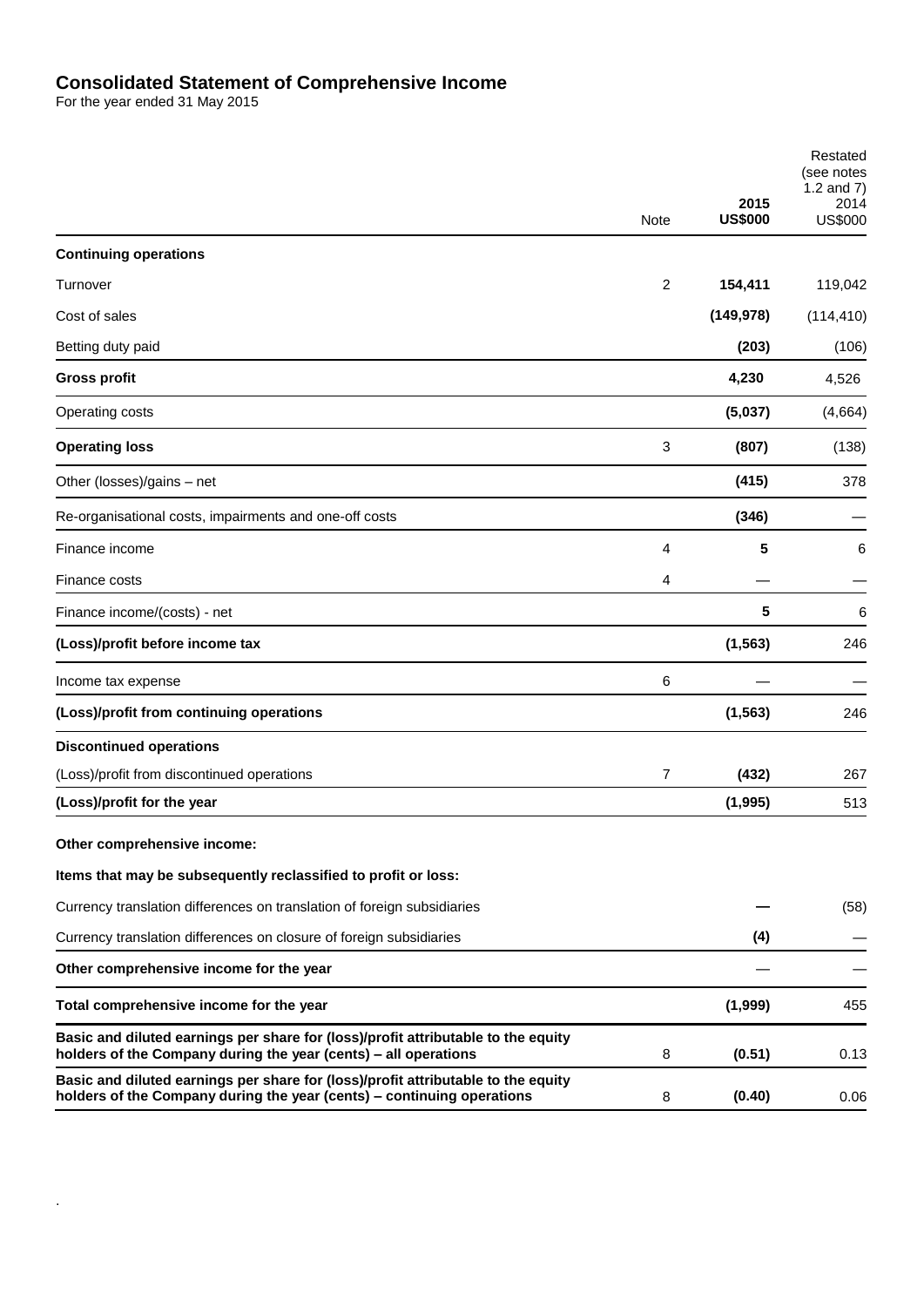# **Statements of Financial Position**

As at 31 May 2015

|                                        | <b>Note</b> | 31.05.15<br>Group<br><b>US\$000</b> | 31.05.15<br>Company<br><b>US\$000</b> | 31.05.14<br>Group<br><b>US\$000</b> | 31.05.14<br>Company<br><b>US\$000</b> |
|----------------------------------------|-------------|-------------------------------------|---------------------------------------|-------------------------------------|---------------------------------------|
| <b>Non-current assets</b>              |             |                                     |                                       |                                     |                                       |
| Intangible assets                      | 9           | 170                                 |                                       | 489                                 |                                       |
| Property, equipment and motor vehicles | 10          | 118                                 | 11                                    | 183                                 | 17                                    |
| Investments                            | 11          |                                     | 3                                     |                                     | 1,187                                 |
| Bonds and deposits                     | 12          | 204                                 |                                       | 704                                 |                                       |
| <b>Total non-current assets</b>        |             | 492                                 | 14                                    | 1,376                               | 1,204                                 |
| <b>Current assets</b>                  |             |                                     |                                       |                                     |                                       |
| Bonds and deposits                     | 12          | 2,441                               |                                       | 1,298                               |                                       |
| Trade and other receivables            | 14          | 2,579                               | 41                                    | 2,325                               | 97                                    |
| Cash and cash equivalents              | 13          | 6,103                               | 2,838                                 | 8,402                               | 5,655                                 |
| <b>Total current assets</b>            |             | 11,123                              | 2,879                                 | 12,025                              | 5,752                                 |
| <b>Total assets</b>                    |             | 11,615                              | 2,893                                 | 13,401                              | 6,956                                 |
| <b>Equity</b>                          |             |                                     |                                       |                                     |                                       |
| Called up share capital                | 17          | 6,334                               | 6,334                                 | 6,334                               | 6,334                                 |
| Share premium account                  |             |                                     |                                       | 16,978                              | 16,978                                |
| Share option reserve                   |             |                                     |                                       | 156                                 | 156                                   |
| Foreign currency translation reserve   |             |                                     |                                       | (4)                                 |                                       |
| <b>Retained losses</b>                 |             | (3, 160)                            | (5, 119)                              | (18, 295)                           | (19,508)                              |
| <b>Total equity</b>                    |             | 3,174                               | 1,215                                 | 5,169                               | 3,960                                 |
| <b>Current liabilities</b>             |             |                                     |                                       |                                     |                                       |
| Trade and other payables               | 15          | 8,441                               | 1,678                                 | 8,215                               | 2,996                                 |
| <b>Bank loans</b>                      | 16          |                                     |                                       | 17                                  |                                       |
| <b>Total current liabilities</b>       |             | 8,441                               | 1,678                                 | 8,232                               | 2,996                                 |
| <b>Total liabilities</b>               |             | 8,441                               | 1,678                                 | 8,232                               | 2,996                                 |
| <b>Total equity and liabilities</b>    |             | 11,615                              | 2,893                                 | 13,401                              | 6,956                                 |

## **Statements of Changes in Equity**

For the year ended 31 May 2015

## **Group**

|                                               | Called up<br>share capital<br><b>US\$000</b> | premium<br><b>US\$000</b> | Share Share option<br>reserve<br><b>US\$000</b> | Foreign<br>currency<br>translation<br>reserve<br><b>US\$000</b> | <b>Retained</b><br>earnings<br><b>US\$000</b> | <b>Total equity</b><br><b>US\$000</b> |
|-----------------------------------------------|----------------------------------------------|---------------------------|-------------------------------------------------|-----------------------------------------------------------------|-----------------------------------------------|---------------------------------------|
| Balance as at 31 May 2013                     | 6.334                                        | 16.978                    | 187                                             | 54                                                              | (18, 808)                                     | 4,745                                 |
| Total comprehensive income for the<br>period: |                                              |                           |                                                 |                                                                 |                                               |                                       |
| Profit for the year                           |                                              |                           |                                                 |                                                                 | 513                                           | 513                                   |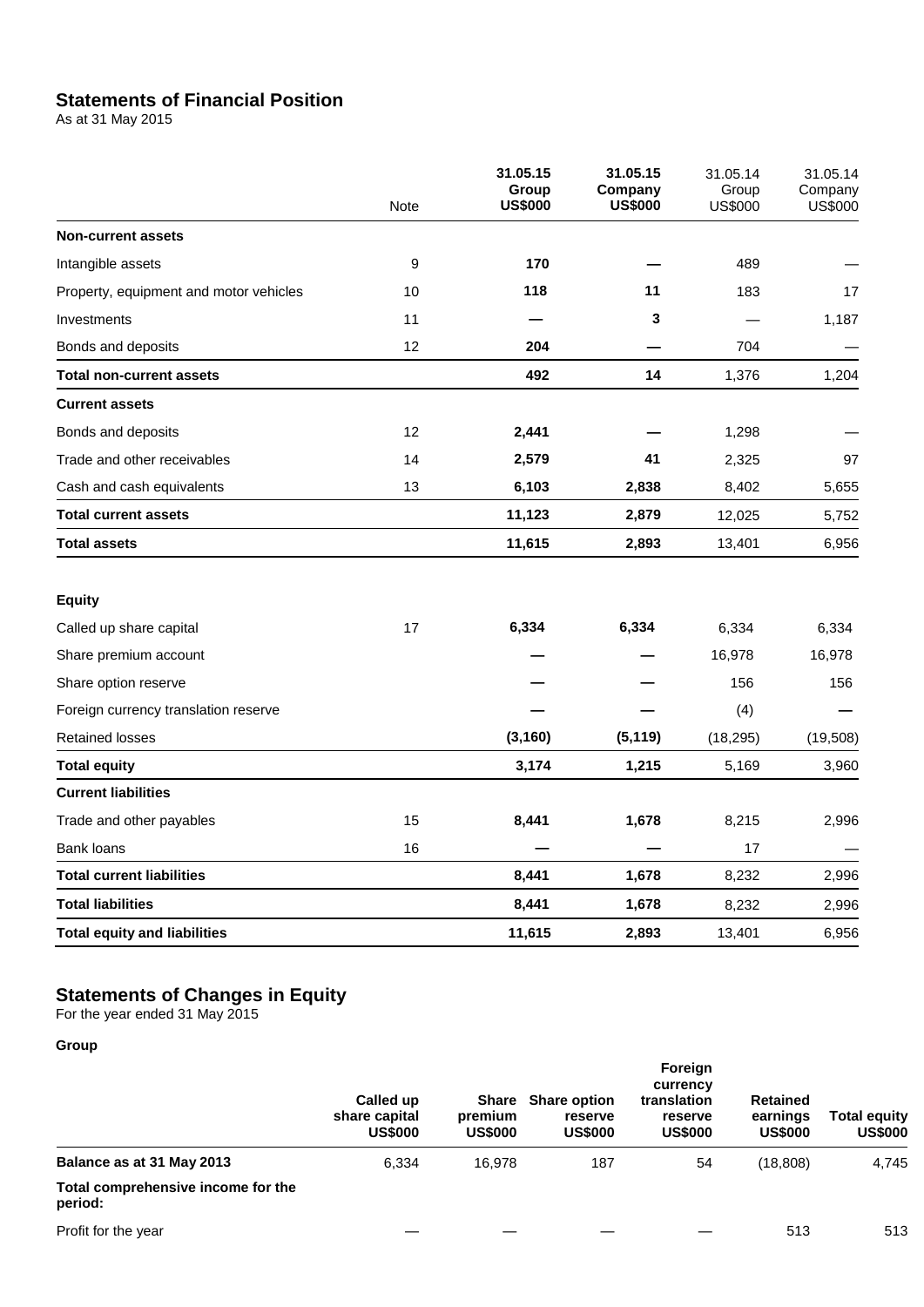|                                             | Called up<br>share capital<br><b>US\$000</b> | Share<br>premium<br><b>US\$000</b> | <b>Share option</b><br>reserve<br><b>US\$000</b> | Foreign<br>currency<br>translation<br>reserve<br><b>US\$000</b> | <b>Retained</b><br>earnings<br><b>US\$000</b> | Total equity<br><b>US\$000</b> |
|---------------------------------------------|----------------------------------------------|------------------------------------|--------------------------------------------------|-----------------------------------------------------------------|-----------------------------------------------|--------------------------------|
| Other comprehensive income                  |                                              |                                    |                                                  | (58)                                                            |                                               | (58)                           |
| <b>Transactions with owners:</b>            |                                              |                                    |                                                  |                                                                 |                                               |                                |
| Share-based payment credit                  |                                              |                                    | (31)                                             |                                                                 |                                               | (31)                           |
| Balance as at 31 May 2014                   | 6,334                                        | 16,978                             | 156                                              | (4)                                                             | (18, 295)                                     | 5,169                          |
| Total comprehensive income for the<br>year: |                                              |                                    |                                                  |                                                                 |                                               |                                |
| Loss for the year                           |                                              |                                    |                                                  |                                                                 | (1,999)                                       | (1,999)                        |
| Other comprehensive income                  |                                              |                                    |                                                  | 4                                                               |                                               | 4                              |
| <b>Transactions with owners:</b>            |                                              |                                    |                                                  |                                                                 |                                               |                                |
| Cancellation of share premium account       |                                              | (16, 978)                          |                                                  |                                                                 | 16,978                                        |                                |
| Share-based payment credit                  |                                              |                                    | (156)                                            |                                                                 | 156                                           |                                |
| Balance as at 31 May 2015                   | 6,334                                        |                                    |                                                  |                                                                 | (3, 160)                                      | 3,174                          |

## **Company**

|                                               | Called up<br>share capital<br><b>US\$000</b> | premium<br><b>US\$000</b> | Share Share option<br>reserve<br><b>US\$000</b> | Foreign<br>currency<br>translation<br>reserve<br><b>US\$000</b> | <b>Retained</b><br>earnings<br><b>US\$000</b> | <b>Total equity</b><br><b>US\$000</b> |
|-----------------------------------------------|----------------------------------------------|---------------------------|-------------------------------------------------|-----------------------------------------------------------------|-----------------------------------------------|---------------------------------------|
| Balance as at 31 May 2013                     | 6,334                                        | 16,978                    | 187                                             |                                                                 | (19,903)                                      | 3,596                                 |
| Total comprehensive income for the<br>period: |                                              |                           |                                                 |                                                                 |                                               |                                       |
| Profit for the year                           |                                              |                           |                                                 |                                                                 | 395                                           | 395                                   |
| Other comprehensive income                    |                                              |                           |                                                 |                                                                 |                                               |                                       |
| <b>Transactions with owners:</b>              |                                              |                           |                                                 |                                                                 |                                               |                                       |
| Share-based payment credit                    |                                              |                           | (31)                                            |                                                                 |                                               | (31)                                  |
| Balance as at 31 May 2014                     | 6,334                                        | 16,978                    | 156                                             |                                                                 | (19,508)                                      | 3,960                                 |
| Total comprehensive income for the<br>year:   |                                              |                           |                                                 |                                                                 |                                               |                                       |
| Loss for the year                             |                                              |                           |                                                 |                                                                 | (2,745)                                       | (2,745)                               |
| <b>Transactions with owners:</b>              |                                              |                           |                                                 |                                                                 |                                               |                                       |
| Cancellation of share premium account         |                                              | (16, 978)                 |                                                 |                                                                 | 16,978                                        |                                       |
| Share-based payment credit                    |                                              |                           | (156)                                           |                                                                 | 156                                           |                                       |
| Balance as at 31 May 2015                     | 6,334                                        |                           |                                                 |                                                                 | (5, 119)                                      | 1,215                                 |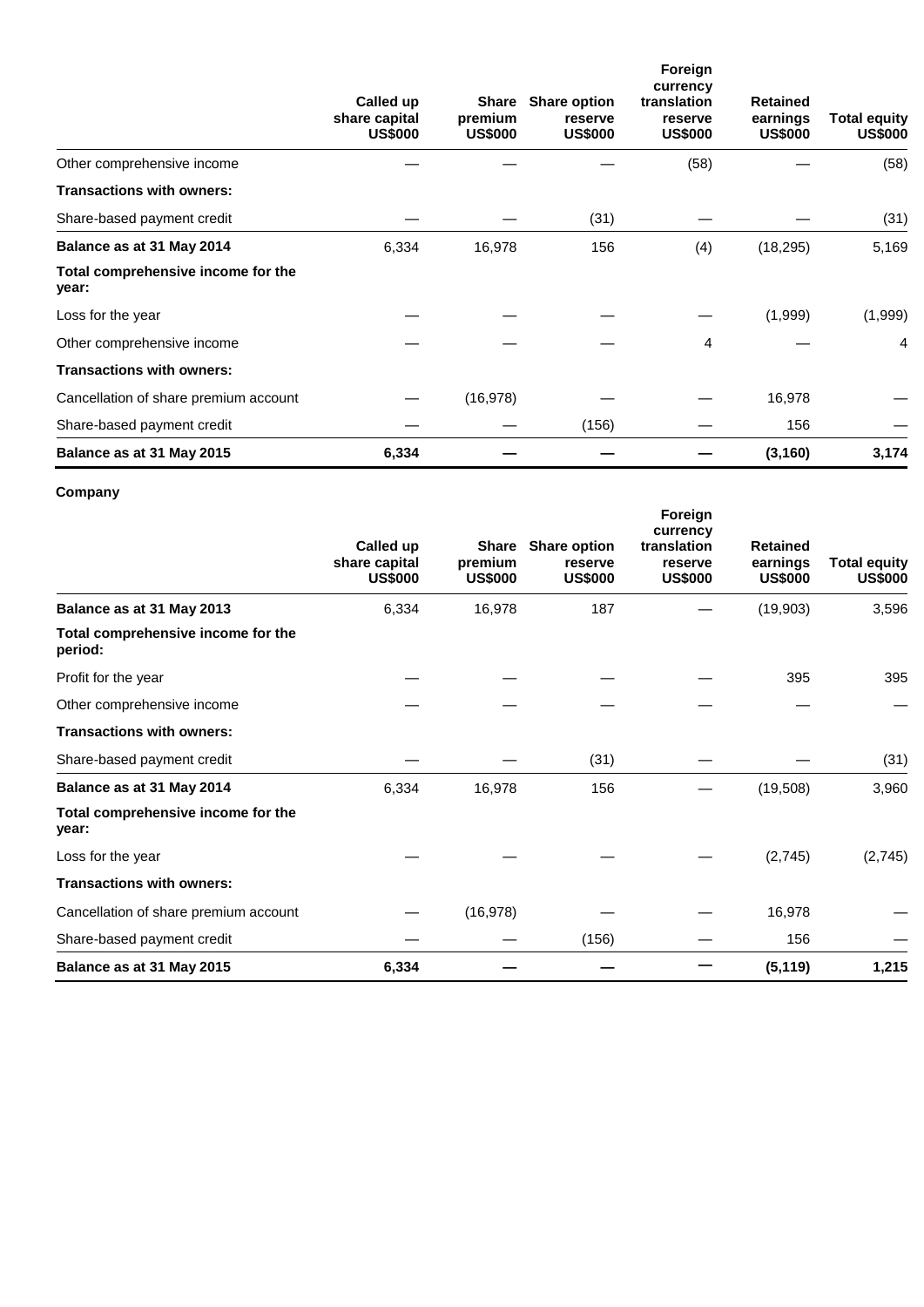# **Consolidated Statement of Cash Flows**

For the year ended 31 May 2015

|                                                          | 2015<br><b>US\$000</b> | 2014<br><b>US\$000</b> |
|----------------------------------------------------------|------------------------|------------------------|
| Cash flows from operating activities                     |                        |                        |
| (Loss)/profit before income tax                          | (1,995)                | 513                    |
| Adjustments for:                                         |                        |                        |
| - Depreciation of property, equipment and motor vehicles | 81                     | 71                     |
| - Amortisation of intangible assets                      | 147                    | 135                    |
| - Finance (income)/costs - net                           | (8)                    | (9)                    |
| - Foreign exchange losses/(gains) on revaluation         | 450                    | (478)                  |
| - Goodwill impaired                                      | 177                    |                        |
| - Share-based payment credit                             |                        | (31)                   |
| Changes in working capital:                              |                        |                        |
| - Increase in receivables                                | (254)                  | (410)                  |
| - Increase in payables                                   | 479                    | 2,478                  |
| Cash flows (used in)/from operations                     | (923)                  | 2,269                  |
| Finance income                                           | 10                     | 12                     |
| Bonds and deposits placed in the course of operations    | (643)                  | (1,796)                |
| Net cash (used in)/generated from operating activities   | (1, 556)               | 485                    |
| Cash flows from investing activities                     |                        |                        |
| Purchase of intangible assets                            | (77)                   | (120)                  |
| Purchase of property, equipment and motor vehicles       | (57)                   | (99)                   |
| Disposal of property, equipment and motor vehicles       | 4                      | 3                      |
| Cost of closure of discontinued operation                | (253)                  |                        |
| Net cash used in investing activities                    | (383)                  | (216)                  |
| Cash flows from financing activities                     |                        |                        |
| Interest paid                                            | (2)                    | (3)                    |
| Loans repaid                                             | (17)                   | (21)                   |
| Net cash used in financing activities                    | (19)                   | (24)                   |
| Net (decrease)/increase in cash and cash equivalents     | (1,958)                | 245                    |
| Cash and cash equivalents at beginning of year           | 8,402                  | 7,790                  |
| Exchange (losses)/gains on cash and cash equivalents     | (341)                  | 367                    |
| Cash and cash equivalents at end of year                 | 6,103                  | 8,402                  |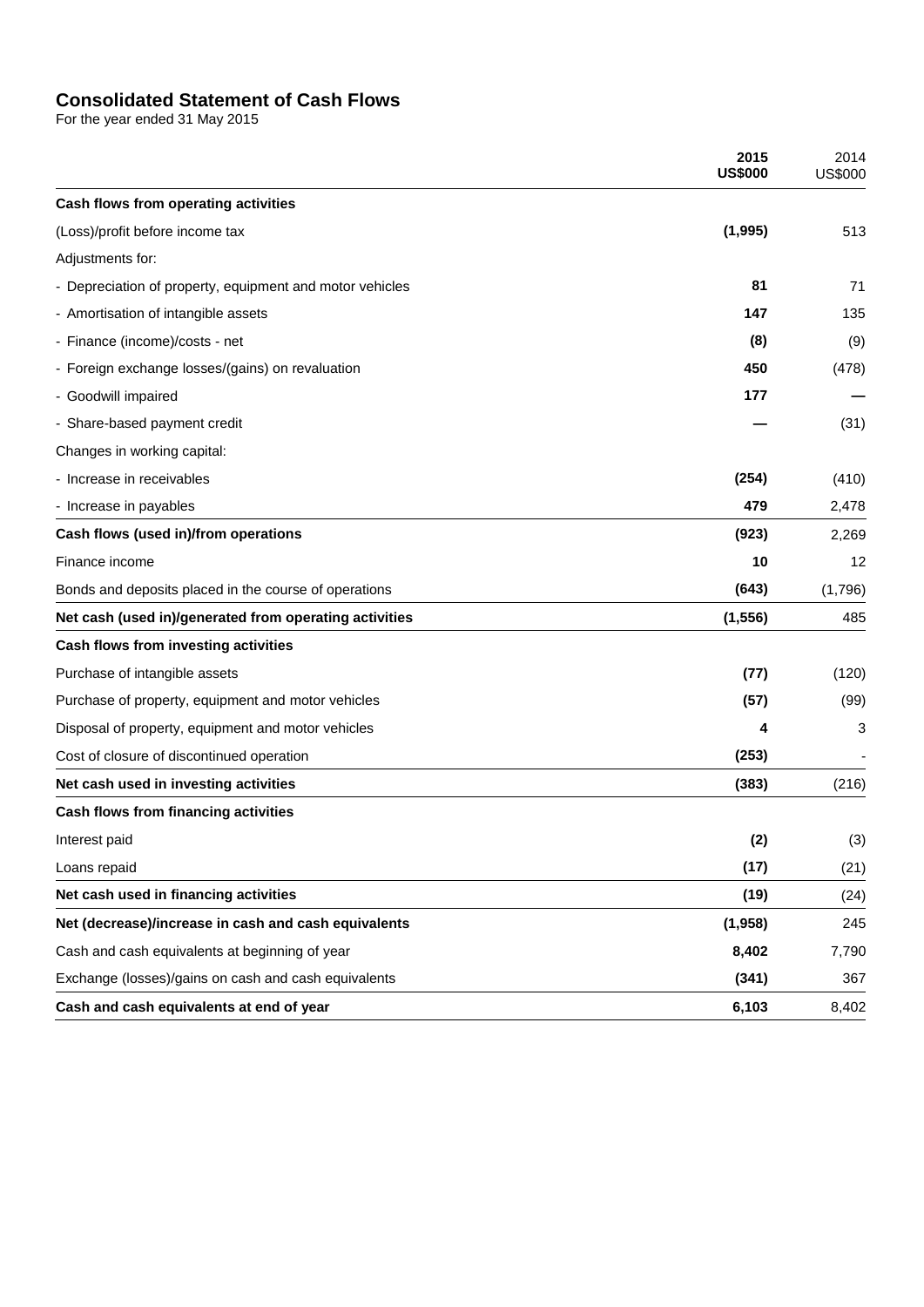## **Notes to the Financial Statements**

For the year ended 31 May 2015

## **1 Reporting entity**

Webis Holdings plc is a company domiciled in the Isle of Man. The address of the Company's registered office is Viking House, Nelson Street, Douglas, Isle of Man, IM1 2AH. The Group's consolidated financial statements as at and for the year ended 31 May 2015 consolidate those of the Company and its subsidiaries (together referred to as "the Group").

## **1.1 Basis of preparation**

## **(a) Statement of compliance**

The consolidated financial statements have been prepared in accordance with International Financial Reporting Standards ("IFRS") and its interpretations as adopted by the European Union.

## **Standards and interpretations not yet effective**

A number of new standards, amendments to standards and interpretations are not yet effective for the year ended 31 May 2015, and have not been applied in preparing these financial statements. None of these are expected to have a significant effect on the measurement of the amounts recognised on the Group's financial statements; however, IFRS 9 Financial Instruments ("IFRS 9") may change the classification of financial assets. IFRS 9 is first effective for accounting periods beginning on or after 1 January 2018.

There are no other standards, interpretations or amendments to existing standards that are not yet effective that would be expected to have a significant impact on the Group.

The Group has continued to apply the accounting policies, presentation and methods of computation used in the 31 May 2014 annual report.

## **Changes in accounting policies**

The Group has adopted the following new standards and amendments to standards, including any consequential amendments to other standards, with a date of initial application of 1 June 2014:

 IFRS 10 Consolidated Financial Statements (2011) ("IFRS 10 (2011)") along with the consolidation suite of standards, namely: IFRS 11 Joint Arrangements, IFRS 12 Disclosure of Interests in Other Entities, IAS 27 (revised) and IAS 28 (revised). The amendments to IFRS 10 require investment entities to state controlled portfolio entities at fair value under IAS 39 instead of consolidating such subsidiaries (see (a))

IFRS 13 Fair Value Measurement ("IFRS 13") (see (b))

The nature and the effect of the significant changes are further explained below.

## (a) Subsidiaries

As a result of IFRS 10 (2011), the Company has changed its accounting policy for determining whether it has control over and consequently whether it consolidates its subsidiary companies. IFRS 10 (2011) introduces a new control model that is applicable to all investee companies, by focusing on whether the Company has power over an investee company, exposure or rights to variable returns from its involvement with the investee company and ability to use its power to affect those returns. In particular, IFRS 10 (2011) requires that the Company consolidate investee companies that it controls on the basis of de facto circumstances.

In accordance with the transitional provisions of IFRS 10 (2011), the Company reassessed the control conclusion for its subsidiary companies at 1 June 2013. No changes resulted from this reassessment. The Directors consider that the adoption of IFRS 11 and IFRS 12 will not have any impact on the presentation in the financial statements.

## (b) Fair value measurement

IFRS 13 establishes a single framework for measuring fair value and making disclosures about fair value measurements, when such measurements are required or permitted by other IFRSs. In particular, it unifies the definition of fair value as the price at which an orderly transaction to sell an asset or to transfer a liability would take place between market participants at the measurement date. It also replaces and expands the disclosure requirements about fair value measurements in other IFRSs, including IFRS 7 Financial Instruments: Disclosures.

In accordance with the transitional provisions of IFRS 13, the Group has applied the new fair value measurement guidance prospectively. Notwithstanding the above, the change had no significant impact on the measurements of the Group's assets and liabilities.

## **Functional and presentational currency**

These financial statements are presented in US Dollars which is the Group's primary functional currency and its presentational currency. Financial information presented in US Dollars has been rounded to the nearest thousand. All continued operations of the Group have US Dollars as their functional currency.

### **(b) Basis of measurement**

The Group consolidated financial statements are prepared under the historical cost convention except where assets and liabilities are required to be stated at their fair value.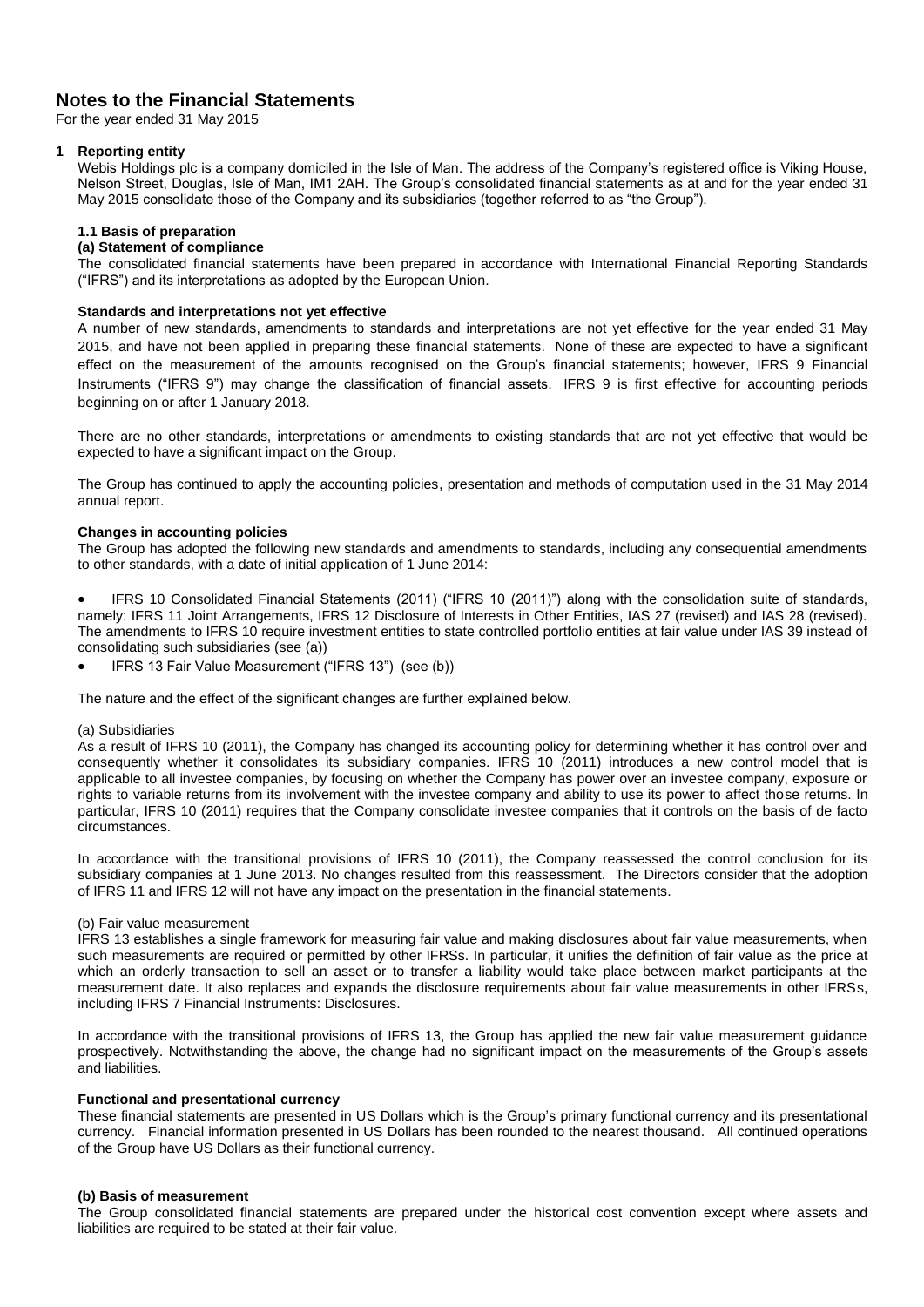## **(c) Use of estimates and judgement**

The preparation of the Group financial statements in conformity with IFRS as adopted by the EU requires management to make judgements, estimates and assumptions that affect the application of policies and reported amounts of assets and liabilities, income and expenses. Although these estimates are based on management's best knowledge and experience of current events and expected economic conditions, actual results may differ from these estimates.

The directors believe the models and assumptions used to calculate the fair value of the share-based payments, outlined in note 17, are the most appropriate for the Group.

The accounting policies set out below have been applied consistently to all periods presented in these consolidated financial statements.

### **Going concern**

The directors have prepared projected cash flow information for the next 12 months and are satisfied that the Group has adequate resources to meet its obligations as they fall due. The directors consider that it is appropriate that these financial statements are prepared on the going concern basis as the Group has a positive cash balance and no debt.

#### **1.2 Summary of significant accounting policies**

The principal accounting policies applied in the preparation of these consolidated financial statements are set out below. These policies have been consistently applied to all the years presented unless otherwise stated.

#### **Basis of consolidation**

The consolidated financial statements incorporate the results of Webis Holdings plc and its subsidiaries. Subsidiaries are consolidated from the date of acquisition, being the date on which the Group obtains control, and continue until the date that such control ceases. Control exists when the Group has the power, directly or indirectly, to govern the financial and operating policies of an entity so as to obtain benefits from its activities.

The Group applies the acquisition method to account for business combinations. The consideration transferred for the acquisition of a subsidiary is the fair values of the assets transferred, the liabilities incurred to the former owners of the acquiree and the equity interests issued by the Group. The consideration transferred includes the fair value of any asset or liability resulting from a contingent consideration arrangement. Identifiable assets acquired and liabilities and contingent liabilities assumed in a business combination are measured initially at their fair values at the acquisition date.

Acquisition-related costs are expensed as incurred.

Inter-company transactions, balances and unrealised gains on transactions between Group companies are eliminated. Unrealised losses are also eliminated. When necessary amounts reported by subsidiaries have been adjusted to conform with the Group's accounting policies.

## **Foreign currency translation**

#### (a) Functional and presentation currency

Items included in the financial statements of each of the Group's entities are measured using the currency of the primary economic environment in which the entity operates ('the functional currency'). The consolidated financial statements are presented in US Dollars, which is also the Group's functional currency.

## (b) Transactions and balances

Foreign currency transactions are translated into the functional currency using the exchange rates prevailing at the dates of the transactions or valuation where items are remeasured. Foreign exchange gains and losses resulting from the settlement of such transactions and from the translation at year-end exchange rates of monetary assets and liabilities denominated in foreign currencies are recognised in the income statement, except when deferred in other comprehensive income as qualifying cash flow hedges and qualifying net investment hedges. Foreign exchange gains and losses that relate to borrowings and cash and cash equivalents are presented in the income statement within 'finance income or costs'. All other foreign exchange gains and losses are presented in the income statement within 'Other (losses)/gains – net'.

## (c) Group companies

The results and financial position of all the Group entities (none of which has the currency of a hyper-inflationary economy) that have a functional currency different from the presentation currency are translated into the presentation currency as follows:

(i) assets and liabilities for each balance sheet presented are translated at the closing rate at the date of that balance sheet; (ii) income and expenses for each income statement are translated at average exchange rates (unless this average is not a reasonable approximation of the cumulative effect of the rates prevailing on the transaction dates, in which case income and expenses are translated at the rate on the dates of the transactions); and (iii) all resulting exchange differences are recognised in other comprehensive income.

Goodwill and fair value adjustments arising on the acquisition of a foreign entity are treated as assets and liabilities of the foreign entity and translated at the closing rate. Exchange differences arising are recognised in other comprehensive income.

#### **Revenue recognition and turnover**

Turnover represents the amounts staked in respect of bets placed by customers on events which occurred during the year. Cost of sales represents payouts to customers, together with betting duty payable and commissions and royalties payable to agents and suppliers of software. Open betting positions are carried at fair market value.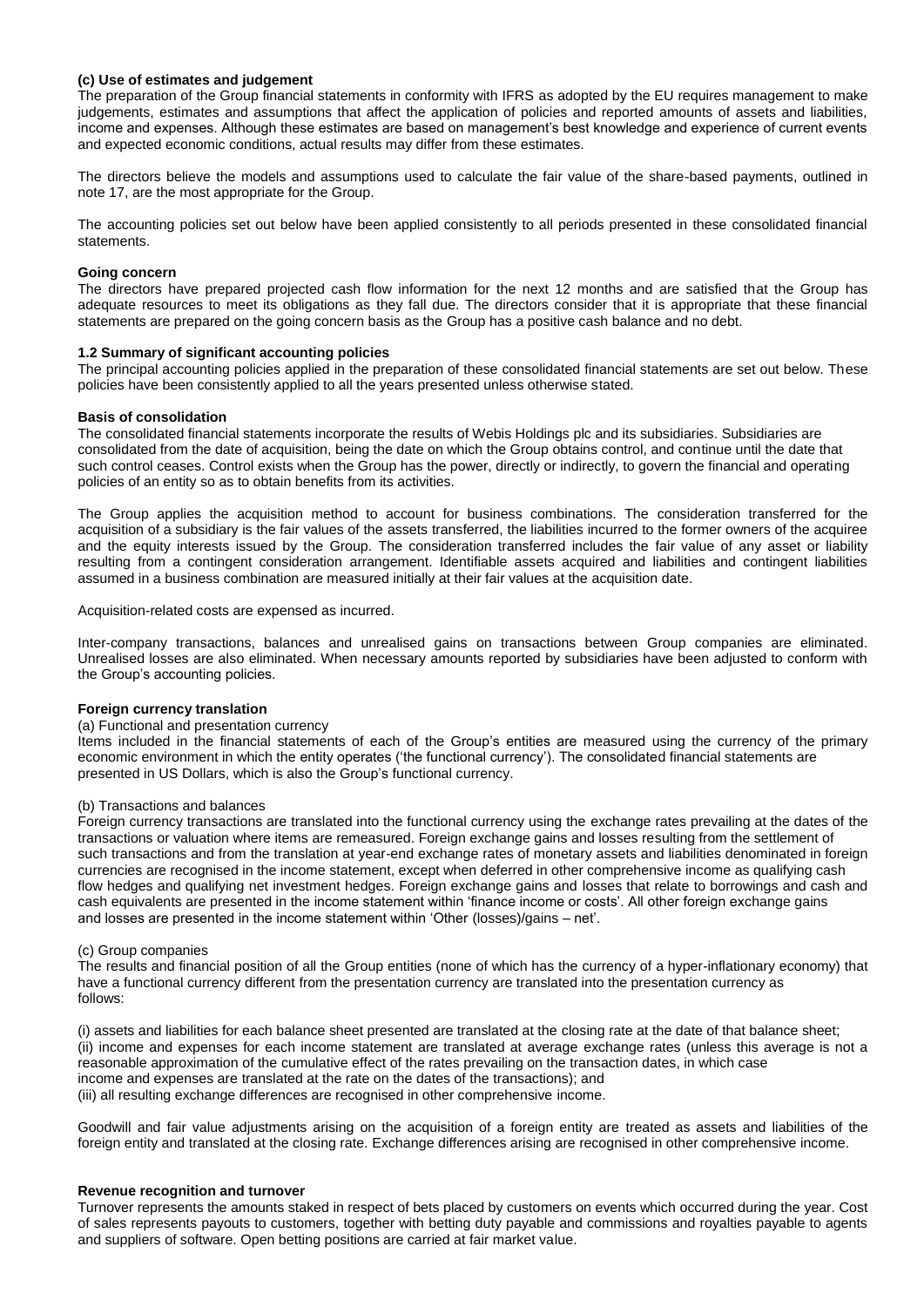## **Segmental reporting**

Segmental reporting is based on the business areas in accordance with the Group's internal reporting structure. The Group determines and presents segments based on the information that internally is provided to the Managing Director, the Group's chief operating decision maker.

An operating segment is a component of the Group and engages in business activities from which it may earn revenues and incur expenses. An operating segment's operating results are reviewed regularly by the Managing Director to make decisions about resources to be allocated to the segment and assess its performance, and for which discrete financial information is available.

#### **Borrowing costs**

Borrowing costs are recognised in profit or loss in the period in which they are incurred.

#### **Current and deferred income tax**

The tax expense for the period comprises current and deferred tax. Tax is recognised in the income statement, except to the extent that it relates to items recognised in other comprehensive income or directly in equity. In this case, the tax is also recognised in other comprehensive income or directly in equity, respectively.

The current income tax charge is calculated on the basis of the tax laws enacted or substantively enacted at the balance sheet date in the countries where the Company and its subsidiaries operate and generate taxable income. Management periodically evaluates positions taken in tax returns with respect to situations in which applicable tax regulation is subject to interpretation. It establishes provisions where appropriate on the basis of amounts expected to be paid to the tax authorities.

Deferred income tax is recognised on temporary differences arising between the tax bases of assets and liabilities and their carrying amounts in the consolidated financial statements. However, deferred tax liabilities are not recognised if they arise from the initial recognition of goodwill; deferred income tax is not accounted for if it arises from initial recognition of an asset or liability in a transaction other than a business combination that at the time of the transaction affects neither accounting nor taxable profit or loss. Deferred income tax is determined using tax rates (and laws) that have been enacted or substantively enacted by the balance sheet date and are expected to apply when the related deferred income tax asset is realised or the deferred income tax liability is settled.

Deferred income tax assets are recognised only to the extent that it is probable that future taxable profit will be available against which the temporary differences can be utilised.

Deferred income tax liabilities are provided on taxable temporary differences arising from investments in subsidiaries except for deferred income tax liability, where the timing of the reversal of the temporary difference is controlled by the Group and it is probable that the temporary difference will not reverse in the foreseeable future. Only where there is an agreement in place that gives the Group the ability to control the reversal of the temporary difference is the liability not recognised.

Deferred income tax assets are recognised on deductible temporary differences arising from investments in subsidiaries only to the extent that it is probable the temporary difference will reverse in the future and there is sufficient taxable profit available against which the temporary difference can be utilised.

Deferred income tax assets and liabilities are offset when there is a legally enforceable right to offset current tax assets against current tax liabilities and when the deferred income taxes, assets and liabilities relate to income taxes levied by the same taxation authority on either the same taxable entity or different taxable entities where there is an intention to settle the balances on a net basis.

#### **Discontinued operation**

A discontinued operation is a component of the Group's business, the operations and cash flows of which can be clearly distinguished from the rest of the Group and which:

represents a separate major line of business or geographic area of operations; and

 is part of a single co-ordinated plan to dispose, or discontinue, a separate major line of business or geographic area of operations.

Classification as a discontinued operation occurs at the earlier of disposal, permanent cessation of activities or when the operation meets the criteria to be classified as held-for-sale.

When an operation is classified as a discontinued operation, the comparative statement of profit or loss and OCI is re-presented as if the operation had been discontinued from the start of the comparative year.

#### **Intangible assets — goodwill**

Goodwill arises on the acquisition of subsidiaries and represents the excess of the consideration transferred over the Group's interest in net fair value of the net identifiable assets, liabilities and contingent liabilities of the acquiree and the fair value of the non-controlling interest in the acquiree.

For the purpose of impairment testing, goodwill acquired in a business combination is allocated to each of the cash-generating units ("CGUs"), or groups of CGUs, that is expected to benefit from the synergies of the combination. Each unit or group of units to which the goodwill is allocated represents the lowest level within the entity at which the goodwill is monitored for internal management purposes. Goodwill is monitored at the operating segment level.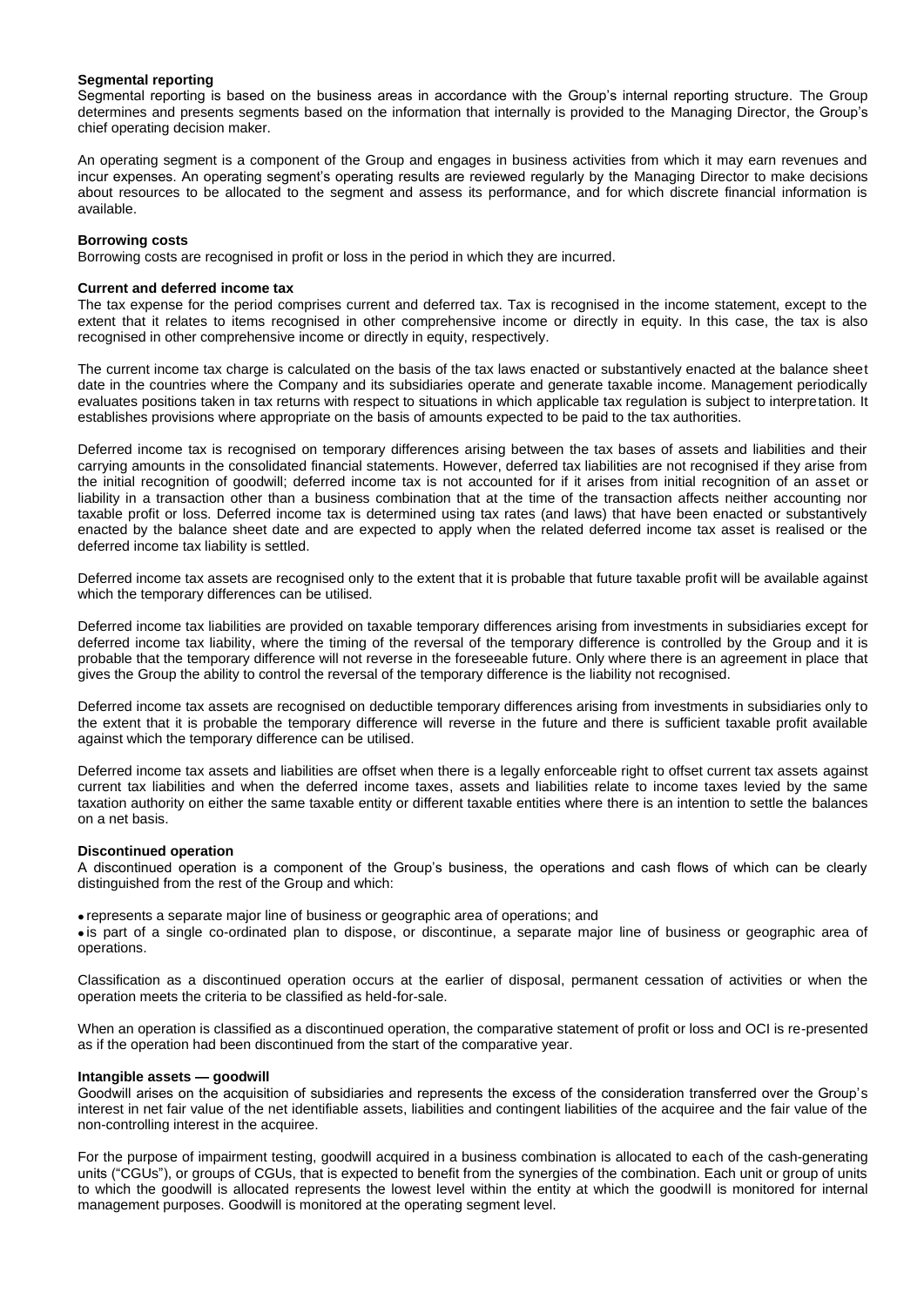Goodwill impairment reviews are undertaken annually or more frequently if events or changes in circumstances indicate a potential impairment. The carrying value of goodwill is compared to the recoverable amount, which is the higher of value in use and the fair value less costs of disposal. Any impairment is recognised immediately as an expense and is not subsequently reversed.

## **Intangible assets — other**

## (a) Trademarks and licences

Separately acquired trademarks and licences are shown at historical cost. Trademarks and licences acquired in a business combination are recognised at fair value at the acquisition date. Trademarks and licences have a finite useful life and are carried at cost less accumulated amortisation. Amortisation is calculated using the straight-line method to allocate the cost of trademarks and licences over their estimated useful lives of three years.

Acquired computer software licences are capitalised on the basis of the costs incurred to acquire and bring to use the specific software. These costs are amortised over their estimated useful lives of three years.

#### (b) Website design and development costs

Costs associated with maintaining websites are recognised as an expense as incurred. Development costs that are directly attributable to the design and testing of identifiable and unique websites controlled by the Group are recognised as intangible assets when the following criteria are met:

- it is technically feasible to complete the website so that it will be available for use;
- management intends to complete the website and use it;
- $\bullet$  there is an ability to use the website:
- it can be demonstrated how the website will generate probable future economic benefits;
- adequate technical, financial and other resources to complete the development and to use the website are available; and
- the expenditure attributable to the website during its development can be reliably measured.

Directly attributable costs that are capitalised as part of the website include the website employee costs and an appropriate portion of relevant overheads.

Other development expenditures that do not meet these criteria are recognised as an expense as incurred. Development costs previously recognised as an expense are not recognised as an asset in a subsequent period.

Website development costs recognised as assets are amortised over their estimated useful lives, which do not exceed three years.

#### **Property, equipment and motor vehicles**

Items of property, equipment and motor vehicles are stated at historical cost less accumulated depreciation (see below) and impairment losses. Historical cost includes expenditure that is directly attributable to the acquisition of the items.

Subsequent costs are included in the asset's carrying amount or recognised as a separate asset, as appropriate, only when it is probable that future economic benefits associated with the item will flow to the Group and the cost of the item can be measured reliably. The carrying amount of the replaced part is derecognised. All other repairs and maintenance are charged to the income statement during the financial period in which they are incurred.

The assets' residual values and useful lives are reviewed, and adjusted if appropriate, at the financial position date. An asset's carrying amount is written down immediately to its recoverable amount if the asset's carrying amount is greater than its estimated recoverable amount. Depreciation is calculated using the straight-line method to allocate the cost of property, equipment and motor vehicles over their estimated useful lives of three years.

Gains and losses on disposals are determined by comparing the proceeds with the carrying amount and are recognised within 'Other (losses)/gains – net' in the income statement.

#### **Impairment of assets**

Goodwill arising on acquisitions and other assets that have an indefinite useful life and are not subject to amortisation are reviewed at least annually for impairment.

Other intangible assets, property, plant and equipment are reviewed for impairment whenever there is an indication that the carrying amount of the asset may not be recoverable. If the recoverable amount of an asset is less than its carrying amount, an impairment loss is recognised. Recoverable amount is the higher of fair value less costs to sell and value in use.

If at the financial position date there is any indication that an impairment loss is recognised in prior periods for an asset other than goodwill that no longer exists, the recoverable amount is reassessed and the asset is reflected at the recoverable amount.

### **Share-based payments**

The Group operates an equity-settled, share-based compensation plan, under which the entity receives services from employees as consideration for equity instruments (options) of the Group. The fair value of the employee services received in exchange for the grant of the options is recognised as an expense. The total amount to be expensed is determined by reference to the fair value of the options granted:

- including any market performance conditions (for example, an entity's share price); and
- excluding the impact of any service and non-market performance vesting conditions (for example, profitability, sales growth targets and remaining an employee of the entity over a specified time period).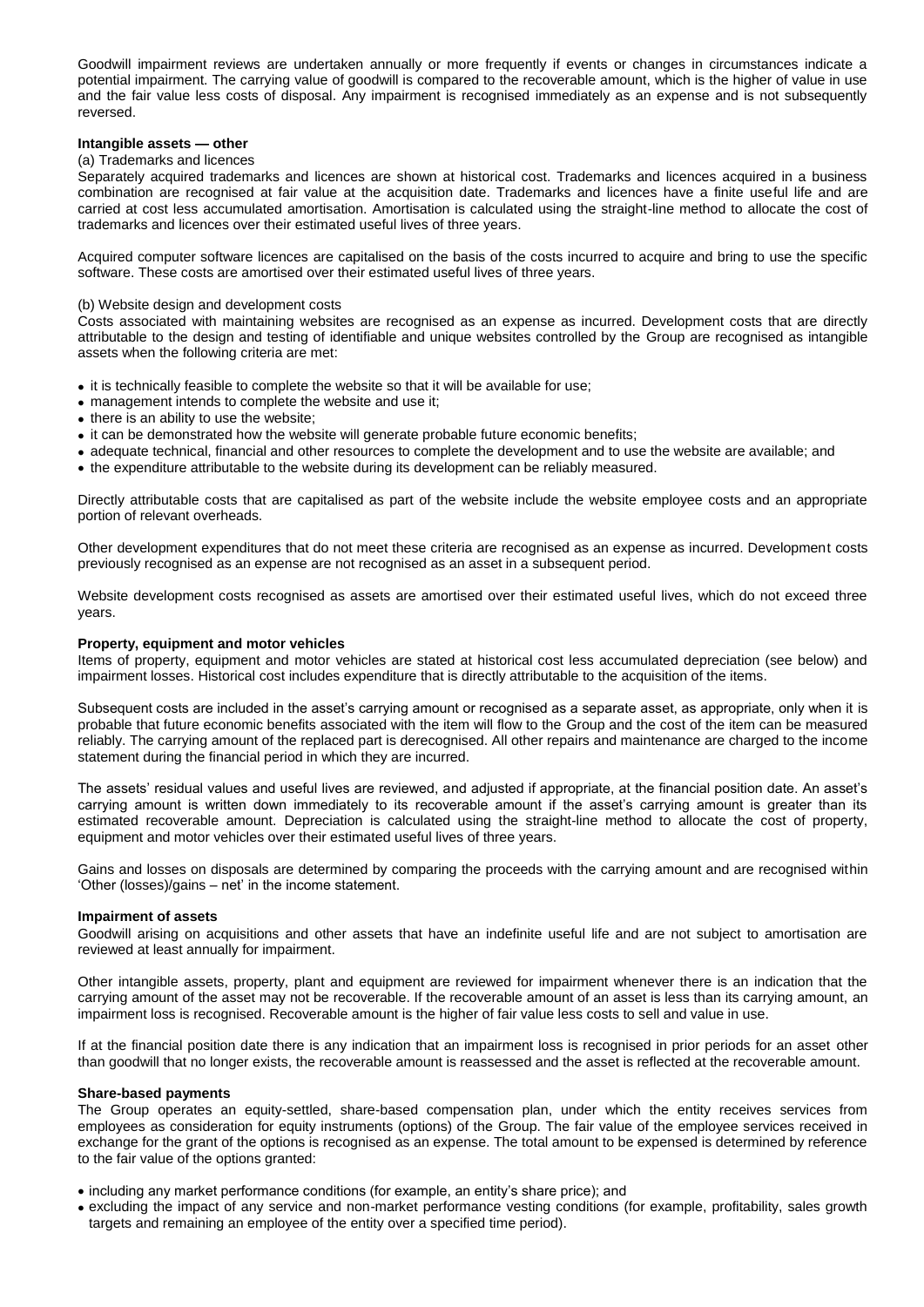Non-market performance and service conditions are included in assumptions about the number of options that are expected to vest. The total expense is recognised over the vesting period, which is the period over which all of the specified vesting conditions are to be satisfied.

At the end of each reporting period, the Group revises its estimates of the number of options that are expected to vest based on the non-market vesting conditions. It recognises the impact of the revision to original estimates, if any, in the income statement, with a corresponding adjustment to equity.

When the options are exercised, the Company issues new shares. The proceeds received net of any directly attributable transaction costs are credited to share capital (nominal value) and share premium.

#### **Leases**

Leases in which a significant portion of the risks and rewards of ownership are retained by the lessor are classified as operating leases. Payments made under operating leases (net of any incentives received from the lessor) are charged to the income statement on a straight-line basis over the period of the lease.

The Group is not party to any leases that are classified as finance leases.

#### **Equity**

Share capital is determined using the nominal value of shares that have been issued.

The share premium account includes any premiums received on the initial issuing of the share capital. Any transaction costs associated with the issuing of shares are deducted from the premium paid.

Equity settled share-based employee remuneration is credited to the share option reserve until related stock options are exercised. On exercise or lapse, amounts recognised in the share option reserve are taken to retained earnings.

Retained earnings include all current and prior period results as determined in the income statement and any other gains or losses recognised in the Statement of Changes in Equity.

#### **Financial instruments**

Non-derivative financial instruments include trade and other receivables, cash and cash equivalents, loans and borrowings and trade and other payables. Ante-post sports bets are recognised when the Company becomes party to the contractual agreements of the instrument.

Financial assets and financial liabilities are recognised on the Group's balance sheet when the Group becomes party to the contractual terms of the instrument. Transaction costs are included in the initial measurement of financial instruments, except financial instruments classified as at fair value through profit and loss. The subsequent measurement of financial instruments is dealt with below.

#### **Trade and other receivables**

Trade and other receivables are recognised initially at fair value and subsequently measured at amortised cost using the effective interest method, less provision for impairment.

#### **Cash and cash equivalents**

Cash and cash equivalents are defined as cash in bank and in hand as well as bank deposits, money held for processors and cash balances held on behalf of players. Cash equivalents are held for the purpose of meeting short-term cash commitments rather than for investment or other purposes.

#### **Bank borrowings**

Interest-bearing bank borrowings and overdrafts are recorded at the proceeds received net of direct issue costs. Finance charges, including premiums payable on settlement or redemption and direct issue costs are charged on an accrual basis using the effective interest method and are added to the carrying amount of the instrument to the extent they are not settled in the period in which they arise.

#### **Trade and other payables**

Trade payables are recognised initially at fair value and subsequently measured at amortised cost using the effective interest method.

#### **Open sports bets**

The Group may have at any point in time, an exposure on open sports bets. These bets meet the definition of a financial liability under International Accounting Standard 32 Financial Instruments: Disclosure and Presentation, and therefore are recorded at fair value.

## **Employee benefits**

## (a) Pension obligations

The Group does not operate any post-employment schemes, including both defined benefit and defined contribution pension plans.

#### (b) Short-term employee benefits

Short-term employee benefits, such as salaries, paid absences, and other benefits, are accounted for on an accruals basis over the period in which employees have provided services in the year.

All expenses related to employee benefits are recognised in the Statement of Comprehensive Income in operating costs.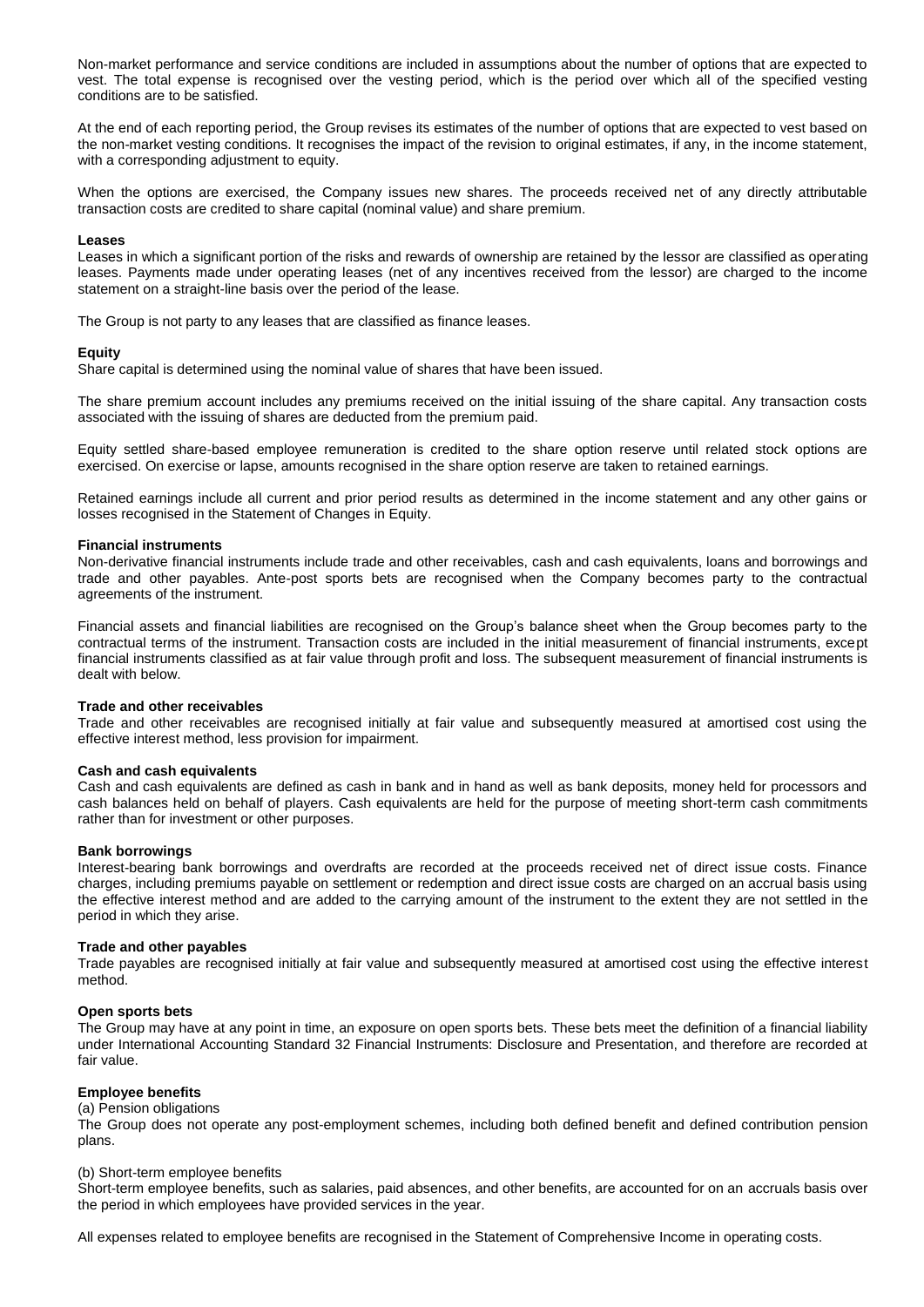The Group recognises a liability and an expense for bonuses and profit sharing, based on a formula that takes into consideration the profit attributable to the Company's shareholders after certain adjustments. The Group recognises a provision where contractually obliged or where there is a past practice that has created a constructive obligation.

## **2 Segmental analysis**

|                                                                   |                      | 2015<br><b>US\$000</b> | Restated<br>(see notes<br>1.2 and $7)$<br>2014<br><b>US\$000</b> |
|-------------------------------------------------------------------|----------------------|------------------------|------------------------------------------------------------------|
| <b>Turnover</b>                                                   |                      |                        |                                                                  |
| Pari-mutuel and Racetrack Operations                              | <b>United States</b> | 124,312                | 88,852                                                           |
|                                                                   | Asia Pacific         | 17,128                 | 27,340                                                           |
|                                                                   | <b>British Isles</b> | 11,009                 | 2,386                                                            |
|                                                                   | Europe               | 1,962                  | 464                                                              |
|                                                                   |                      | 154,411                | 119,042                                                          |
| Total comprehensive income - continuing operations                |                      |                        |                                                                  |
| Pari-mutuel and Racetrack Operations                              |                      | (1,065)                | (39)                                                             |
| Group                                                             |                      | (498)                  | 285                                                              |
|                                                                   |                      | (1, 563)               | 246                                                              |
| <b>Net assets</b>                                                 |                      |                        |                                                                  |
| Sportsbook                                                        |                      |                        | (578)                                                            |
| Pari-mutuel and Racetrack Operations                              |                      | 1,915                  | 2,980                                                            |
| Group                                                             |                      | 1,259                  | 2,767                                                            |
|                                                                   |                      | 3,174                  | 5,169                                                            |
| <b>Operating loss</b><br>Operating loss is stated after charging: |                      |                        |                                                                  |
|                                                                   |                      | 2015<br><b>US\$000</b> | Restated<br>(see notes<br>1.2 and $7)$<br>2014<br>US\$000        |
| Auditors' remuneration - audit                                    |                      | 102                    | 97                                                               |

| Auditors' remuneration – audit                                              | 102 | 97    |
|-----------------------------------------------------------------------------|-----|-------|
| Depreciation of property, equipment and motor vehicles                      | 37  | 35    |
| Amortisation of intangible assets                                           | 93  | 62    |
| Exchange losses/(gains)                                                     | 416 | (378) |
| Operating lease rentals - other than plant, equipment and Harness Racetrack | 70  | 62    |
| Operating lease rentals - Harness Racetrack                                 | 110 | 148   |
| Directors' fees                                                             | 56  | 56    |

## **4 Finance income / (costs) - net**

| 2015<br><b>US\$000</b>   | Restated<br>(see notes<br>1.2 and $7)$<br>2014<br>US\$000 |
|--------------------------|-----------------------------------------------------------|
| Bank interest receivable | 6                                                         |
| <b>Finance income</b>    | 6                                                         |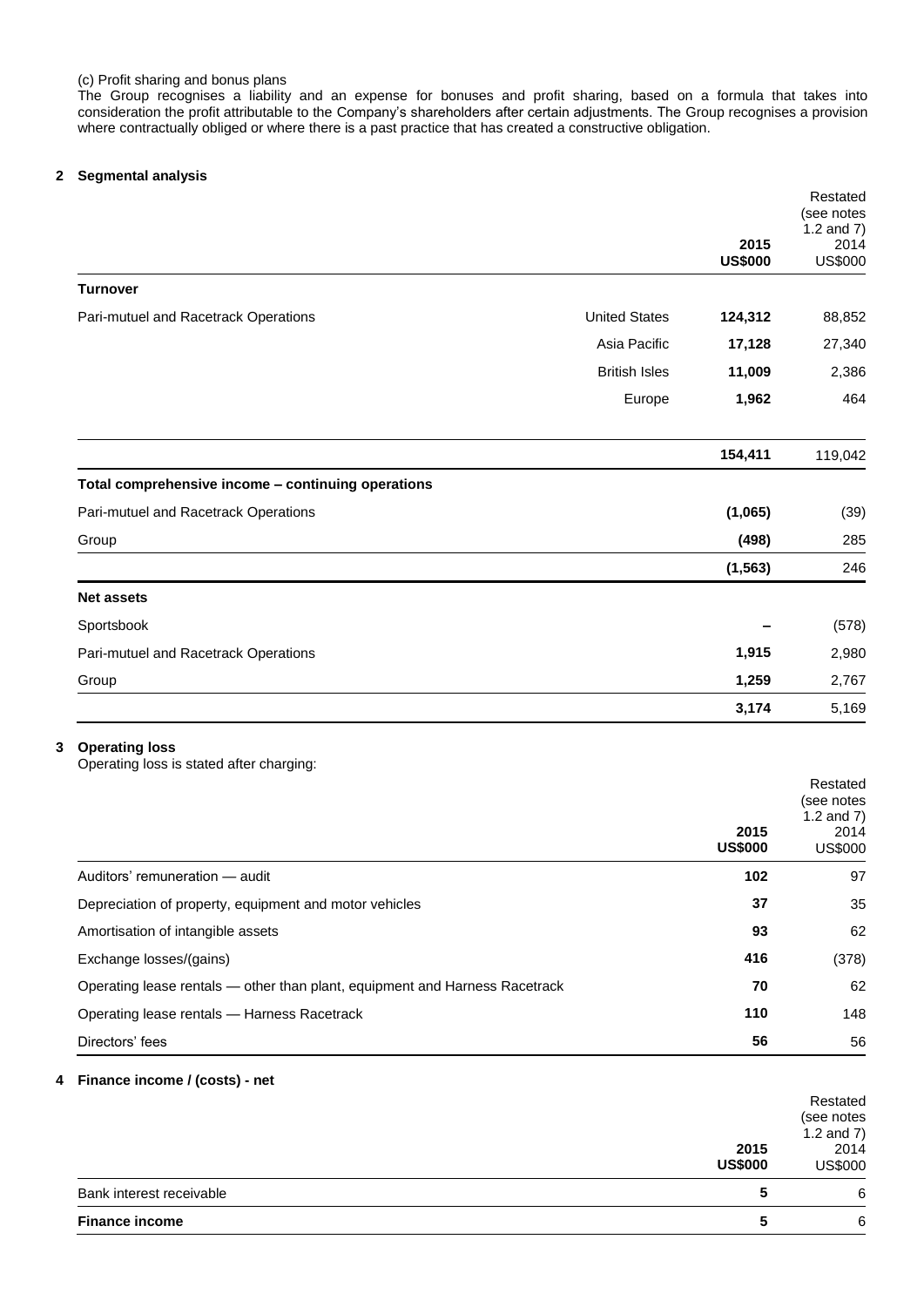|                                             |                                                                    | 2015<br><b>US\$000</b> | Restated<br>(see notes<br>1.2 and $7)$<br>2014<br><b>US\$000</b> |
|---------------------------------------------|--------------------------------------------------------------------|------------------------|------------------------------------------------------------------|
| Bank interest payable                       |                                                                    |                        |                                                                  |
| Loan interest payable                       |                                                                    |                        |                                                                  |
| <b>Finance costs</b>                        |                                                                    |                        |                                                                  |
| Finance income/(costs) - net                |                                                                    | 5                      | 6                                                                |
| <b>Staff numbers and cost</b><br>5          |                                                                    |                        | Restated<br>(see notes                                           |
|                                             |                                                                    | 2015                   | 1.2 and $7)$<br>2014                                             |
|                                             | Average number of employees - Pari-mutuel and Racetrack Operations | 63                     | 65                                                               |
| <b>Pari-mutuel and Racetrack Operations</b> | The aggregate payroll costs of these persons were as follows:      | 2015<br><b>US\$000</b> | Restated<br>(see notes<br>1.2 and $7)$<br>2014<br><b>US\$000</b> |
| Wages and salaries                          |                                                                    | 1,832                  | 1,872                                                            |
| Social security costs                       |                                                                    | 152                    | 153                                                              |
|                                             |                                                                    | 1,984                  | 2,025                                                            |
| 6<br>Income tax expense                     |                                                                    | 2015<br><b>US\$000</b> | Restated<br>(see notes<br>1.2 and $7)$<br>2014<br><b>US\$000</b> |
| (Loss)/profit before tax                    |                                                                    | (1, 995)               | 513                                                              |
| Tax charge at IOM standard rate (0%)        |                                                                    |                        |                                                                  |
| Adjusted for:                               |                                                                    |                        |                                                                  |
| Tax credit for US tax losses (at 15%)       |                                                                    | (164)                  | (95)                                                             |
|                                             | Add back deferred tax losses not recognised                        | 164                    | 95                                                               |
| Tax charge for the year                     |                                                                    |                        |                                                                  |

## **7 Discontinued operation**

In March 2015, the Group ceased its Sportsbook and Casino operations due to regulatory changes in its primary geographical market that would have affected its ability to remain competitive and profitable.

The comparative Consolidated Statement of Comprehensive Income has been restated to show the discontinued operation separately from continuing operations.

## **(a) Results of discontinued operation**

|                                          | 2015<br><b>US\$000</b> | 2014<br>US\$000 |
|------------------------------------------|------------------------|-----------------|
| Turnover                                 | 121.577                | 156,805         |
| Expenses                                 | (121, 923)             | (156, 538)      |
| <b>Results from operating activities</b> | (346)                  | 267             |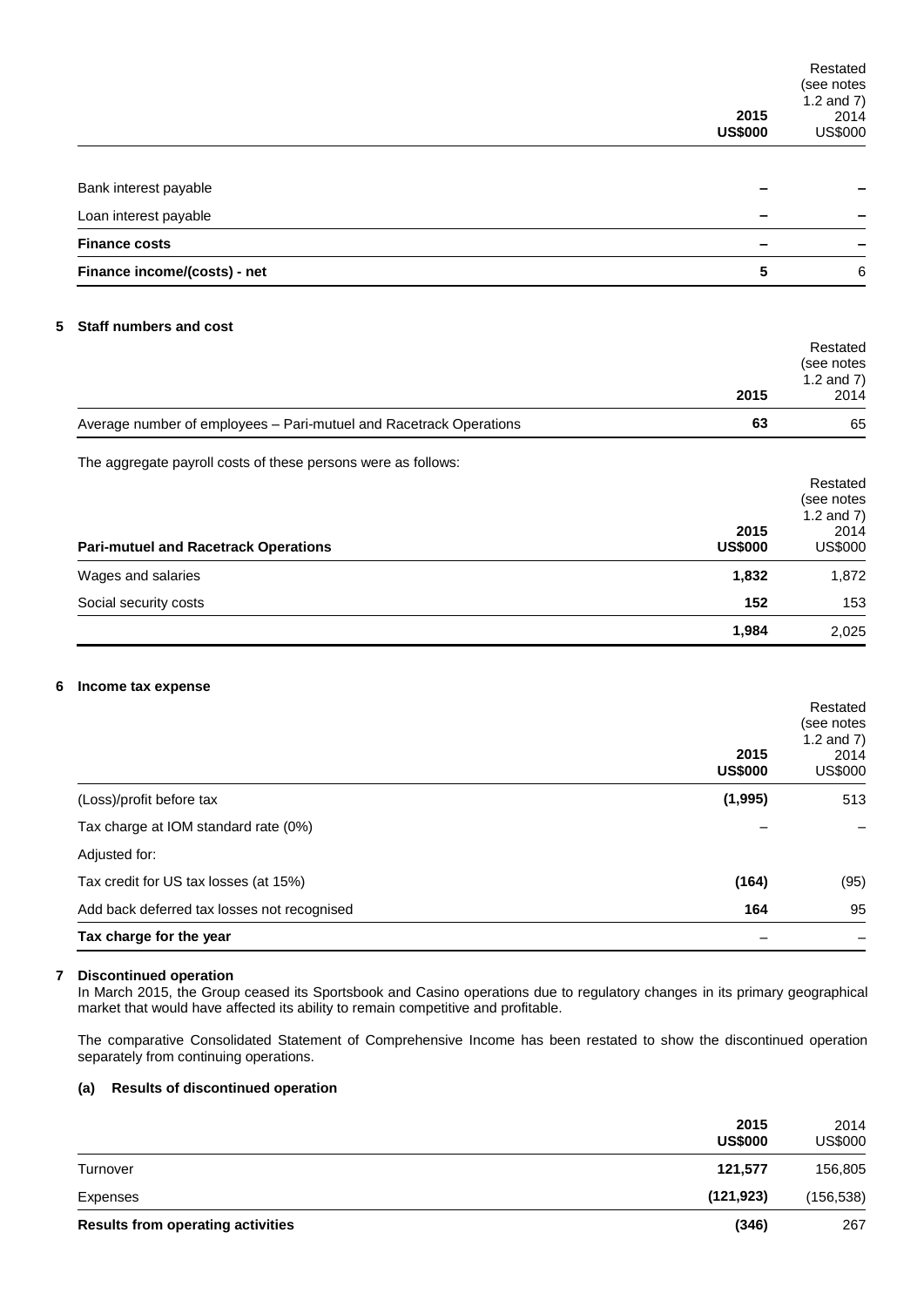|                                                                                                        | 2015<br><b>US\$000</b> | 2014<br><b>US\$000</b> |
|--------------------------------------------------------------------------------------------------------|------------------------|------------------------|
| <b>Fixed assets written off</b>                                                                        | (86)                   |                        |
| Other comprehensive income:<br>Currency translation differences on translation of foreign subsidiaries |                        | (58)                   |
| Currency translation differences on closure of foreign subsidiaries                                    | (4)                    |                        |
| (Loss)/profit for the year                                                                             | (436)                  | 209                    |

The loss from the discontinued operation of \$436,000 (2014: profit of \$209,000) is attributable entirely to the owners of the Company. The loss from continuing operations of \$1,407,000 (2014: profit of \$246,000) is also attributable entirely to the owners of the Company.

## **(b) Cash flows (used in)/from discontinued operation**

|                                              | 2015<br><b>US\$000</b> | 2014<br><b>US\$000</b> |
|----------------------------------------------|------------------------|------------------------|
| Net cash (used in)/from operating activities | (336)                  | 379                    |
| Net cash used in investing activities        | (2)                    | (130)                  |
| Net cash flow for the year                   | (338)                  | 249                    |

## **(c) Effect of discontinued operation on the financial position of the Group**

|                                       | 2015<br><b>US\$000</b> |
|---------------------------------------|------------------------|
| Closure costs paid from Group funds   | (253)                  |
| Net assets/(liabilities)              | (253)                  |
| Cash and cash equivalents disposed of |                        |
| Net cash outflow                      | (253)                  |

The above represents costs met by Group in relation to the closure of the discontinued operation at the year end. After the year end, outstanding balance sheet items of approximately US\$80,000 within the discontinued operation have been received and credited to the benefit of the head office.

## **8 Earnings per ordinary share**

The calculation of the basic earnings per share is based on the earnings attributable to ordinary shareholders divided by the weighted average number of shares in issue during the year.

The calculation of diluted earnings per share is based on the basic earnings per share, adjusted to allow for the issue of shares, on the assumed conversion of all dilutive share options.

An adjustment for the dilutive effect of share options and convertible debt in the previous period has not been reflected in the calculation of the diluted loss per share, as the effect would have been anti-dilutive.

|                                                              | 2015<br><b>US\$000</b> | Restated<br>(see notes<br>1.2 and $7)$<br>2014<br>US\$000 |
|--------------------------------------------------------------|------------------------|-----------------------------------------------------------|
| (Loss)/profit for the year – all operations                  | (1,995)                | 513                                                       |
| (Loss)/profit for the year – continuing operations           | (1, 563)               | 246                                                       |
| (Loss)/profit for the year – discontinued operation          | (432)                  | 267                                                       |
|                                                              | No.                    | No.                                                       |
| Weighted average number of ordinary shares in issue          | 393,338,310            | 393,338,310                                               |
| Diluted number of ordinary shares                            | 393,338,310            | 407,338,310                                               |
| Basic and diluted earnings per share – all operations        | (0.51)                 | 0.13                                                      |
| Basic and diluted earnings per share – continuing operations | (0.40)                 | 0.06                                                      |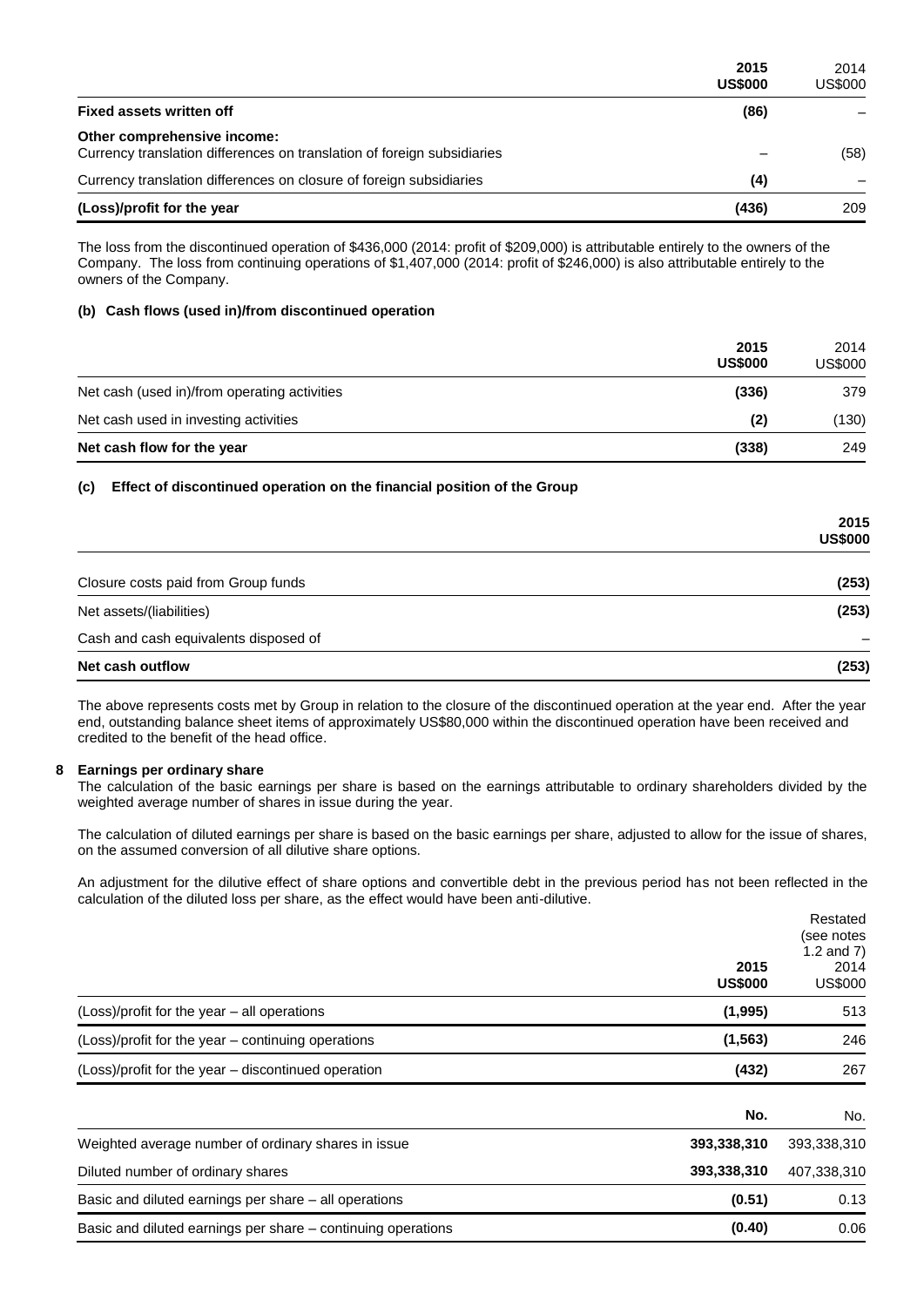**No.** No.

| Basic and diluted earnings per share – discontinued operation | (0.11) | 0.07 |
|---------------------------------------------------------------|--------|------|
|                                                               |        |      |

## **9 Intangible assets**

|                                    | Goodwill                |                         | Software & development             | <b>Total</b>            |                           |
|------------------------------------|-------------------------|-------------------------|------------------------------------|-------------------------|---------------------------|
|                                    | Group<br><b>US\$000</b> | Group<br><b>US\$000</b> | costs<br>Company<br><b>US\$000</b> | Group<br><b>US\$000</b> | Company<br><b>US\$000</b> |
| Cost                               |                         |                         |                                    |                         |                           |
| Balance at 31 May 2014             | 186                     | 4,501                   | 50                                 | 4,687                   | 50                        |
| Additions during the year          |                         | 77                      |                                    | 77                      |                           |
| Discontinued operation             | -                       | (3, 332)                |                                    | (3, 332)                |                           |
| Currency translation differences   | (9)                     |                         |                                    | (9)                     |                           |
| Balance at 31 May 2015             | 177                     | 1,246                   | 50                                 | 1,423                   | 50                        |
| <b>Amortisation and Impairment</b> |                         |                         |                                    |                         |                           |
| At 31 May 2014                     |                         | 4,198                   | 50                                 | 4,198                   | 50                        |
| Amortisation for the year          |                         | 93                      |                                    | 93                      |                           |
| Impairment of goodwill             | 177                     |                         |                                    | 177                     |                           |
| Discontinued operation             |                         | (3, 215)                |                                    | (3,215)                 |                           |
| At 31 May 2015                     | 177                     | 1,076                   | 50                                 | 1,253                   | 50                        |
| Net book value                     |                         |                         |                                    |                         |                           |
| At 31 May 2015                     |                         | 170                     |                                    | 170                     |                           |
| At 31 May 2014                     | 186                     | 303                     |                                    | 489                     |                           |

The goodwill balance brought forward relates to the historical acquisition of subsidiary businesses. Following the cessation of the Group's Sportsbook and Casino operations, the goodwill balance was fully impaired during the current period.

The Group tests intangible assets annually for impairment or more frequently if there are indications that the intangible assets may be impaired (see note 1).

## **10 Property, equipment and motor vehicles**

| Group                     | <b>Computer</b><br><b>Equipment</b><br><b>US\$000</b> | Fixtures,<br><b>Fittings &amp;</b><br><b>Track</b><br><b>Equipment</b><br><b>US\$000</b> | <b>Motor</b><br><b>Vehicles</b><br><b>US\$000</b> | <b>Total</b><br><b>US\$000</b> |
|---------------------------|-------------------------------------------------------|------------------------------------------------------------------------------------------|---------------------------------------------------|--------------------------------|
| Cost                      |                                                       |                                                                                          |                                                   |                                |
| At 31 May 2014            | 2,100                                                 | 482                                                                                      | 40                                                | 2,622                          |
| Additions during the year | 13                                                    | 9                                                                                        | 35                                                | 57                             |
| Disposals                 |                                                       | $\qquad \qquad$                                                                          | (28)                                              | (28)                           |
| Discontinued operation    | (1, 540)                                              | (37)                                                                                     | $\qquad \qquad -$                                 | (1, 577)                       |
| At 31 May 2015            | 573                                                   | 454                                                                                      | 47                                                | 1,074                          |
| <b>Depreciation</b>       |                                                       |                                                                                          |                                                   |                                |
| At 31 May 2014            | 1,968                                                 | 448                                                                                      | 23                                                | 2,439                          |
| Charge for the year       | 13                                                    | 12                                                                                       | 12                                                | 37                             |
| Disposals                 |                                                       | $\qquad \qquad$                                                                          | (24)                                              | (24)                           |
| Discontinued operation    | (1, 459)                                              | (37)                                                                                     |                                                   | (1, 496)                       |
| At 31 May 2015            | 522                                                   | 423                                                                                      | 11                                                | 956                            |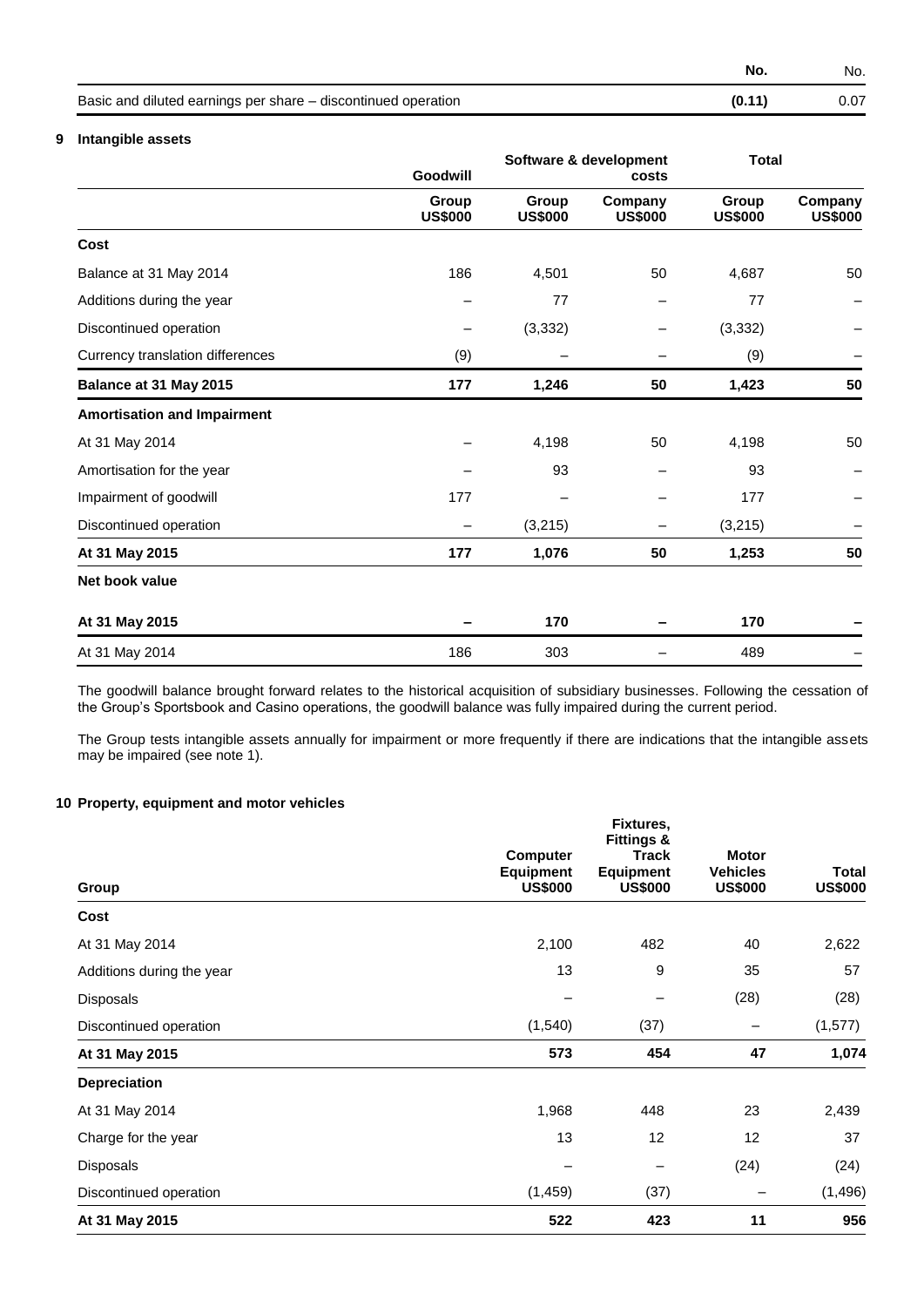| Group               | <b>Computer</b><br><b>Equipment</b><br><b>US\$000</b> | Fixtures,<br><b>Fittings &amp;</b><br><b>Track</b><br><b>Equipment</b><br><b>US\$000</b> | <b>Motor</b><br><b>Vehicles</b><br><b>US\$000</b>          | <b>Total</b><br><b>US\$000</b> |
|---------------------|-------------------------------------------------------|------------------------------------------------------------------------------------------|------------------------------------------------------------|--------------------------------|
| Net book value      |                                                       |                                                                                          |                                                            |                                |
| At 31 May 2015      | 51                                                    | 31                                                                                       | 36                                                         | 118                            |
| At 31 May 2014      | 132                                                   | 34                                                                                       | 17                                                         | 183                            |
| Company             |                                                       | <b>Computer</b><br><b>Equipment</b><br><b>US\$000</b>                                    | <b>Fixtures &amp;</b><br><b>Fittings</b><br><b>US\$000</b> | <b>Total</b><br><b>US\$000</b> |
| Cost                |                                                       |                                                                                          |                                                            |                                |
| At 31 May 2014      |                                                       | 401                                                                                      | 141                                                        | 542                            |
| Additions           |                                                       |                                                                                          |                                                            |                                |
| Disposals           |                                                       |                                                                                          |                                                            |                                |
| At 31 May 2015      |                                                       | 401                                                                                      | 141                                                        | 542                            |
| Depreciation        |                                                       |                                                                                          |                                                            |                                |
| At 31 May 2014      |                                                       | 401                                                                                      | 124                                                        | 525                            |
| Charge for the year |                                                       |                                                                                          | 6                                                          | $6\phantom{1}6$                |
| At 31 May 2015      |                                                       | 401                                                                                      | 130                                                        | 531                            |
| Net book value      |                                                       |                                                                                          |                                                            |                                |
| At 31 May 2015      |                                                       |                                                                                          | 11                                                         | 11                             |
| At 31 May 2014      |                                                       |                                                                                          | 17                                                         | 17                             |

## **11 Investments**

Investments in subsidiaries are held at cost. Details of investments at 31 May 2015 are as follows:

| <b>Subsidiaries</b>                                | Country of<br>incorporation | <b>Activity</b>                                                           | Holding (%) |
|----------------------------------------------------|-----------------------------|---------------------------------------------------------------------------|-------------|
| WatchandWager.com Limited                          | Isle of Man                 | Operation of interactive wagering<br>totaliser hub                        | 100         |
| <b>Technical Facilities &amp; Services Limited</b> | Isle of Man                 | Dormant                                                                   | 100         |
| betinternet.com (IOM) Limited                      | Isle of Man                 | Sportsbook trading company                                                | 100         |
| betinternet.com NV                                 | <b>Netherlands Antilles</b> | Licence holder for games and casinos                                      | 100         |
| WatchandWager.com LLC                              | United States of<br>America | Operation of interactive wagering<br>totaliser hub and harness racetrack  | 100         |
| <b>B.E. Global Services Limited</b>                | Isle of Man                 | Provision of IT & marketing services<br>to the Sportsbook trading company | 100         |

## **12 Bonds and deposits**

|                                                          | Group                  |                 | Company                  |                 |
|----------------------------------------------------------|------------------------|-----------------|--------------------------|-----------------|
|                                                          | 2015<br><b>US\$000</b> | 2014<br>US\$000 | 2015<br><b>US\$000</b>   | 2014<br>US\$000 |
| Bonds and deposits which expire within one year          | 2.441                  | 1.298           | $\overline{\phantom{0}}$ |                 |
| Bonds and deposits which expire within one to two years  |                        | $\qquad \qquad$ | $\overline{\phantom{0}}$ |                 |
| Bonds and deposits which expire within two to five years | 204                    | 704             | $\overline{\phantom{0}}$ | -               |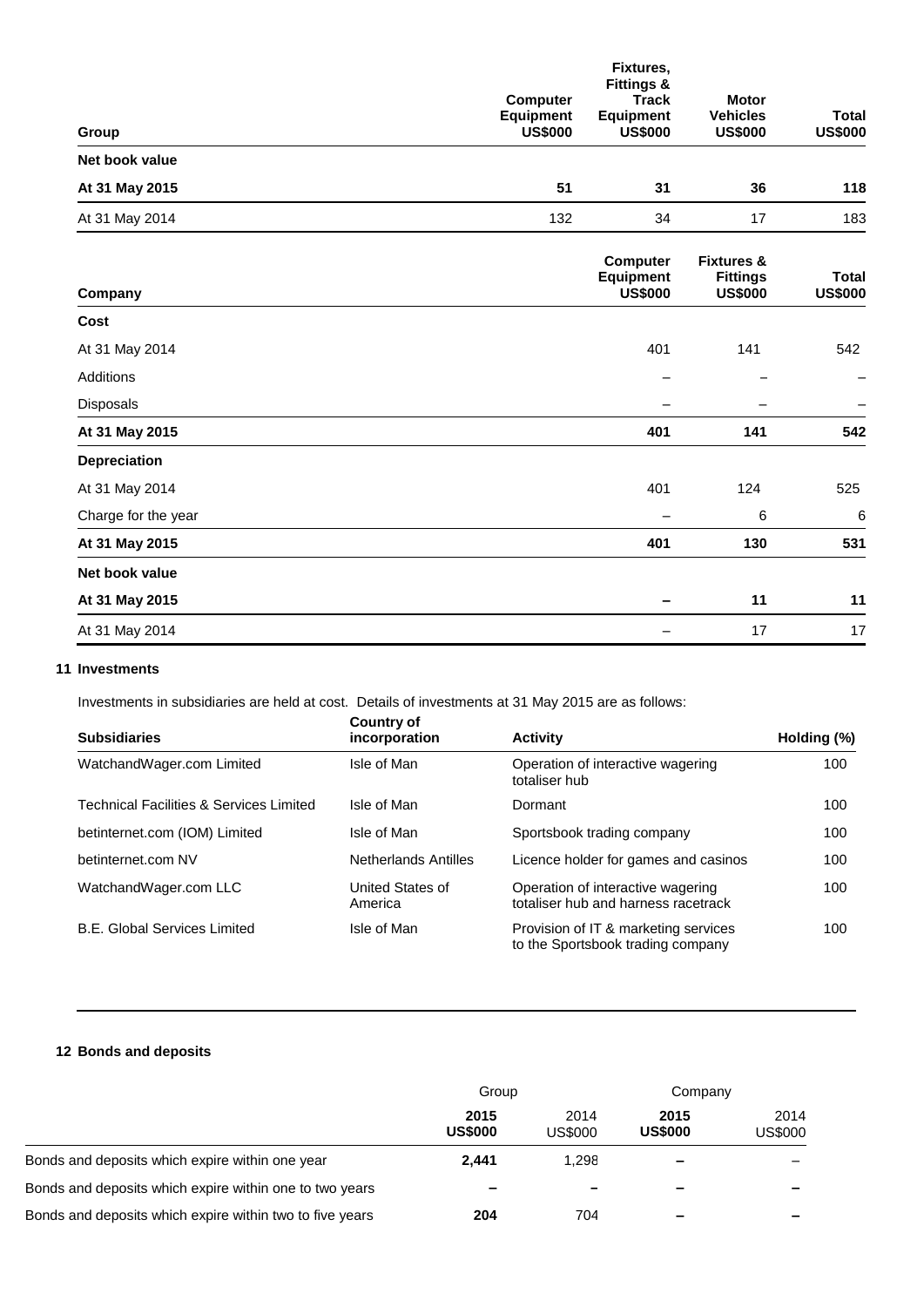| Group                  |                 | Company                |                          |
|------------------------|-----------------|------------------------|--------------------------|
| 2015<br><b>US\$000</b> | 2014<br>US\$000 | 2015<br><b>US\$000</b> | 2014<br>US\$000          |
| 2,645                  | 2,002           | $\,$                   | $\overline{\phantom{0}}$ |

A rent deposit of \$200,000 was paid to California Exposition & State Fair in 2012 and is for a term of 5 years (2014: \$200,000). \$500,000 has been paid as a bond in relation to WatchandWager's Californian ADW licence (2014: \$500,000). Rent and security deposits of \$7,685 have been paid in relation to security deposits (2014: \$3,678). A sales tax deposit of \$5,850 was paid to the State Board of Equalization and was refunded in June 2014 (2014: \$5,850). An annually renewable insurance bond of \$2,000 is also in place.

Under the terms of the licencing agreement with the Hong Kong Jockey Club the Company is required to hold a retention account of \$1,935,685 / HK\$15,000,000 (2014: \$1,289,792 / HK\$10,000,000).

## **13 Cash and cash equivalents**

|                                                     | Group                  |                 | Company                |                 |
|-----------------------------------------------------|------------------------|-----------------|------------------------|-----------------|
|                                                     | 2015<br><b>US\$000</b> | 2014<br>US\$000 | 2015<br><b>US\$000</b> | 2014<br>US\$000 |
| Cash and cash equivalents – company and other funds | 4.691                  | 3.657           | 1.426                  | 910             |
| Cash and cash equivalents – protected player funds  | 1.412                  | 4.745           | 1.412                  | 4.745           |
| Total cash and cash equivalents                     | 6,103                  | 8.402           | 2,838                  | 5,655           |

The Group holds funds for operational requirements and for its non-Isle of Man customers, shown as 'company and other funds' and on behalf of its Isle of Man regulated customers, shown as 'protected player funds'.

Protected player funds are held in fully protected client accounts within an Isle of Man regulated bank.

## **14 Trade and other receivables**

|                                   | Group                  |                        | Company                  |                 |
|-----------------------------------|------------------------|------------------------|--------------------------|-----------------|
|                                   | 2015<br><b>US\$000</b> | 2014<br><b>US\$000</b> | 2015<br><b>US\$000</b>   | 2014<br>US\$000 |
| Trade receivables                 | 1,111                  | 590                    | $\overline{\phantom{0}}$ |                 |
| Other receivables and prepayments | 1.468                  | 1.735                  | 41                       | 97              |
|                                   | 2,579                  | 2,325                  | 41                       | 97              |

## **15 Trade and other payables**

|                                   | Group                  |                 | Company                |                        |
|-----------------------------------|------------------------|-----------------|------------------------|------------------------|
|                                   | 2015<br><b>US\$000</b> | 2014<br>US\$000 | 2015<br><b>US\$000</b> | 2014<br><b>US\$000</b> |
| Trade payables                    | 7,678                  | 7,591           | 21                     | 43                     |
| Amounts due to Group undertakings |                        |                 | 1,509                  | 2,857                  |
| Open sports bets                  | 1                      | 9               |                        |                        |
| Taxes and national insurance      | 72                     | 42              |                        |                        |
| Accruals and other payables       | 690                    | 573             | 148                    | 96                     |
|                                   | 8,441                  | 8.215           | 1,678                  | 2,996                  |

Amounts due to Group undertakings are unsecured, interest free and repayable on demand. Included within trade payables are amounts due to customers of \$7,591,139 (2014: \$7,323,692).

## **16 Bank loans**

| Group          |         |                | Company |
|----------------|---------|----------------|---------|
| 2015           | 2014    | 2015           | 2014    |
| <b>US\$000</b> | US\$000 | <b>US\$000</b> | US\$000 |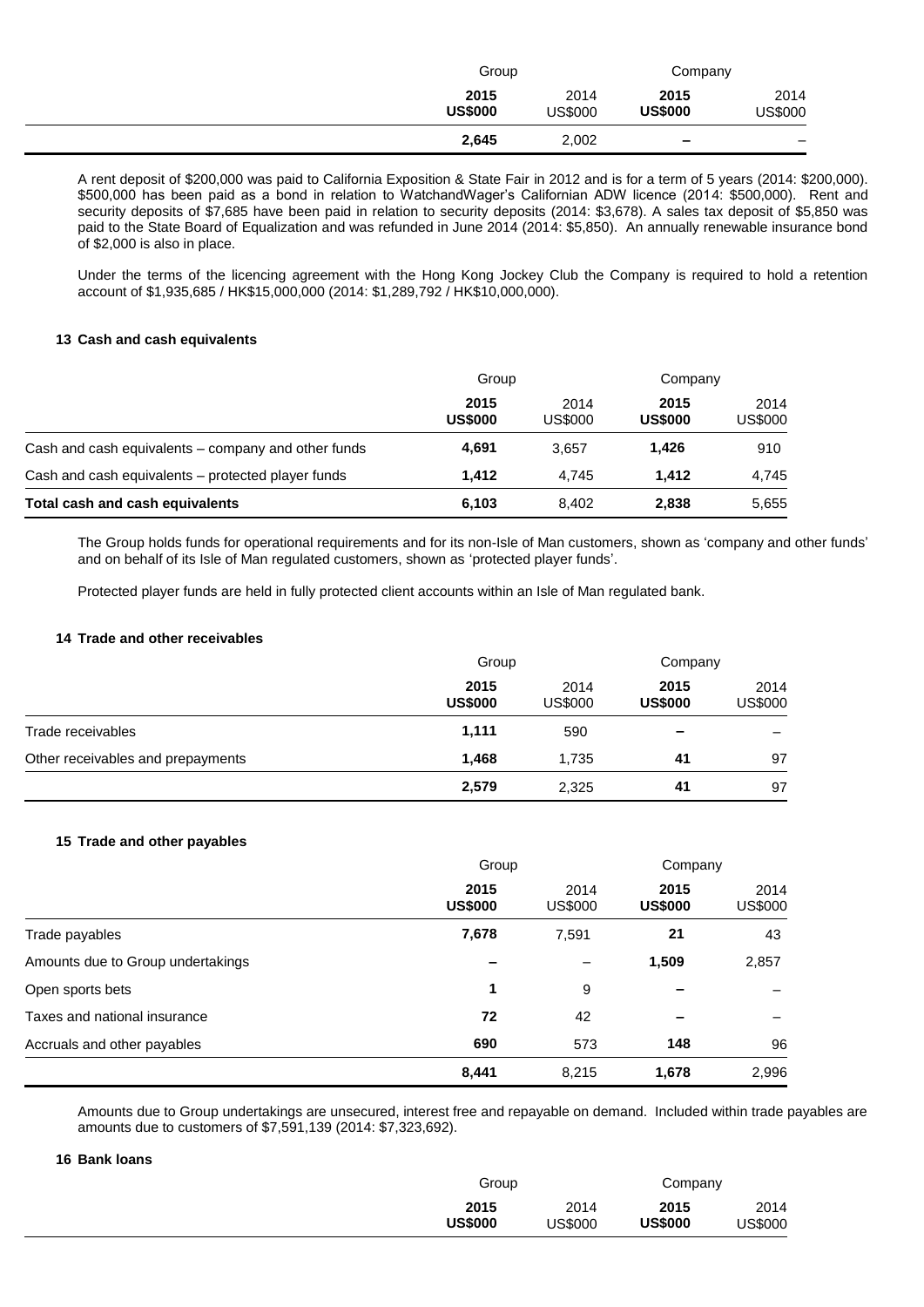|                              | Group                    |                        | Company                |                 |
|------------------------------|--------------------------|------------------------|------------------------|-----------------|
|                              | 2015<br><b>US\$000</b>   | 2014<br><b>US\$000</b> | 2015<br><b>US\$000</b> | 2014<br>US\$000 |
| Due within one year          |                          | 17                     |                        |                 |
| Due within one to two years  | -                        |                        |                        |                 |
| Due within two to five years | $\overline{\phantom{0}}$ |                        |                        |                 |
|                              |                          | 17                     |                        |                 |

The bank loan was provided by Conister Bank Limited (note 21), carried an interest rate of 6.5% per annum on the original principal amount and was fully repaid during the year.

#### **17 Share capital**

|                                                            | No.         | 2015<br><b>US\$000</b> | 2014<br>US\$000 |
|------------------------------------------------------------|-------------|------------------------|-----------------|
| Allotted, issued and fully paid                            |             |                        |                 |
| At beginning and close of year: ordinary shares of 1p each | 393,338,310 | 6.334                  | 6,334           |
| At 31 May: ordinary shares of 1p each                      | 393,338,310 | 6,334                  | 6.334           |

The authorised share capital of the Company is US\$9,619,000 divided into 600,000,000 ordinary shares of £0.01 each.

#### **Options**

Movements in share options during the year ended 31 May 2015 were as follows:

|                                     | IVV.         |
|-------------------------------------|--------------|
| At 31 May 2014 - 1p ordinary shares | 14,000,000   |
| Options granted                     |              |
| Options lapsed                      | (14,000,000) |
| Options exercised                   |              |
| At 31 May 2015 - 1p ordinary shares |              |

**No.**

| Credit in profit and loss account: |                          |                 |
|------------------------------------|--------------------------|-----------------|
|                                    | 2015<br><b>US\$000</b>   | 2014<br>US\$000 |
| Share options                      | $\overline{\phantom{0}}$ | 31              |
|                                    | -                        | 31              |

#### **18 Open sports bets liabilities**

By the nature of the business, a stake can be received from a customer in respect of some event happening in the future, and hence the level of any actual liability to the Group cannot be assessed until after that event has occurred, although the maximum potential liability can be determined. As at the financial position date, there were \$1,157 (2014: \$8,714) of such stakes that had been received where the event to which they related was after the financial position date. Accordingly, such amount has been reflected as open sports bets in the balance sheet (see note 15).

The maximum possible liability on open sports bets is \$0.007m (2014: \$3.992m).

### **19 Capital commitments**

As at 31 May 2015, the Group had no capital commitments (2014: \$Nil).

## **20 Operating lease commitments**

At 31 May 2015, the Group was committed to future minimum lease payments of:

|                                        | 2015<br><b>US\$000</b> | 2014<br><b>US\$000</b> |
|----------------------------------------|------------------------|------------------------|
| Payments due within one year           | 119                    | 226                    |
| Payments due between two to five years | 102                    | 357                    |
| Payments due beyond five years         | -                      |                        |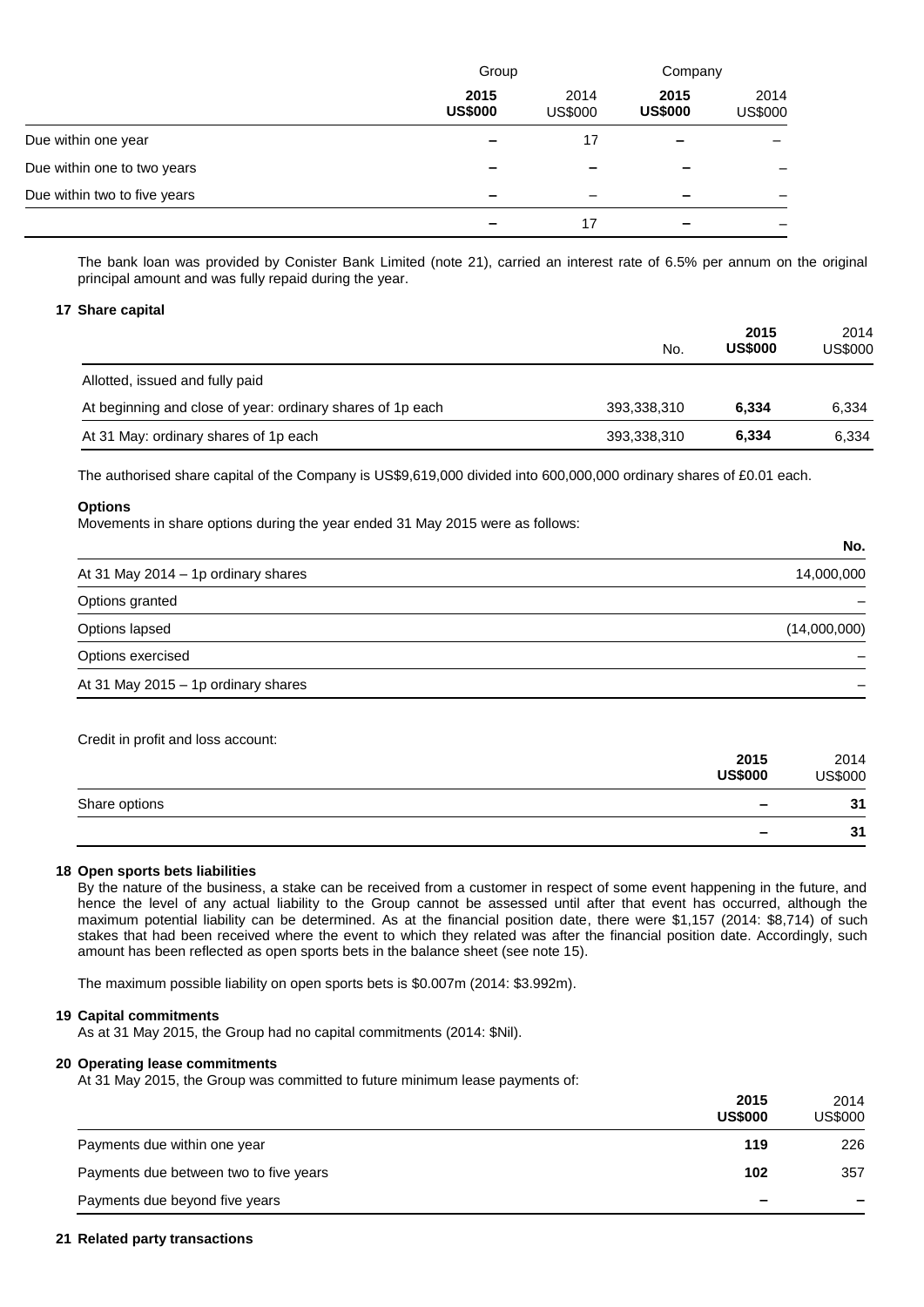## **Identity of related parties**

The Group has a related party relationship with its subsidiaries (see note 11), and with its directors and executive officers and with Burnbrae Ltd (significant shareholder) and with Conister Bank Ltd (common director and shareholder).

## **Transactions with and between subsidiaries**

Transactions with and between the subsidiaries in the Group, which have been eliminated on consolidation, are considered to be related party transactions.

### **Transactions with entities with significant influence over the Group**

Rental and service charges of \$56,293 (2014: \$58,861) and directors' fees of \$31,890 (2014: \$32,192) were charged in the year by Burnbrae Limited, of which Denham Eke is a common director. A loan from Conister Bank Ltd was repaid during the year (note 16) (2014: \$16,952 owed).

#### **Transactions with other related parties**

Cash deposits totalling \$Nil (2014: \$5,697,311) were held with Conister Bank Ltd at the year end.

## **22 Financial risk management**

#### **Capital structure**

The Group's capital structure is as follows:

| Net funds<br>Shareholders' equity | 6,103<br>(3, 174)      | 8,385<br>(5, 169) |
|-----------------------------------|------------------------|-------------------|
| Loans and similar income          |                        | (17)              |
| Cash and cash equivalents         | 6,103                  | 8,402             |
|                                   | 2015<br><b>US\$000</b> | 2014<br>US\$000   |

The Group's principal financial instruments comprise cash and cash equivalents, trade receivables and payables that arise directly from its operations.

The main purpose of these financial instruments is to finance the Group's operations. The existence of the financial instruments exposes the Group to a number of financial risks, which are described in more detail below.

The principal risks which the Group is exposed to relate to liquidity risks, credit risks, interest rate risks and foreign exchange risks.

#### **Liquidity risks**

Liquidity risk is the risk that the Group will be unable to meet its financial obligations as they fall due.

The Group's objective is to maintain continuity of funding through trading and share issues but to also retain flexibility through the use of short-term loans if required.

Management controls and monitors the Group's cash flow on a regular basis, including forecasting future cash flow. Banking facilities are kept under review to ensure they meet the Group's requirements. Funds equivalent to customer balances are held in designated bank accounts to ensure that Isle of Man Gambling Supervision Commission player protection principles are met. The directors anticipate that the business will continue to generate sufficient cash flow in the forthcoming period to meet its financial obligations.

The following are the contractual maturities of financial liabilities:

#### **2015 Financial liabilities**

|                                   | Carrying<br>amount<br><b>US\$000</b> | <b>Contractual</b><br>cash flow<br><b>US\$000</b> | 6 months<br>or less<br><b>US\$000</b> | Up to<br>year<br><b>US\$000</b> | $1 - 5$<br><b>vears</b><br><b>US\$000</b> |
|-----------------------------------|--------------------------------------|---------------------------------------------------|---------------------------------------|---------------------------------|-------------------------------------------|
| Trade creditors                   | 7,678                                | (7,678)                                           | (7,678)                               |                                 | $\overline{\phantom{a}}$                  |
| Income tax and national insurance | 72                                   | (72)                                              | (72)                                  | -                               | $\qquad \qquad$                           |
| Other creditors                   | 295                                  | (295)                                             | (295)                                 | $\overline{\phantom{0}}$        |                                           |
|                                   | 8,045                                | (8,045)                                           | (8,045)                               |                                 |                                           |

2014 Financial liabilities

| Carrving | Contractual   | ੇ months<br>ຼ | Up<br>to | '−ວ   |
|----------|---------------|---------------|----------|-------|
| amount   | cash<br>⊧flow | or less       | year     | years |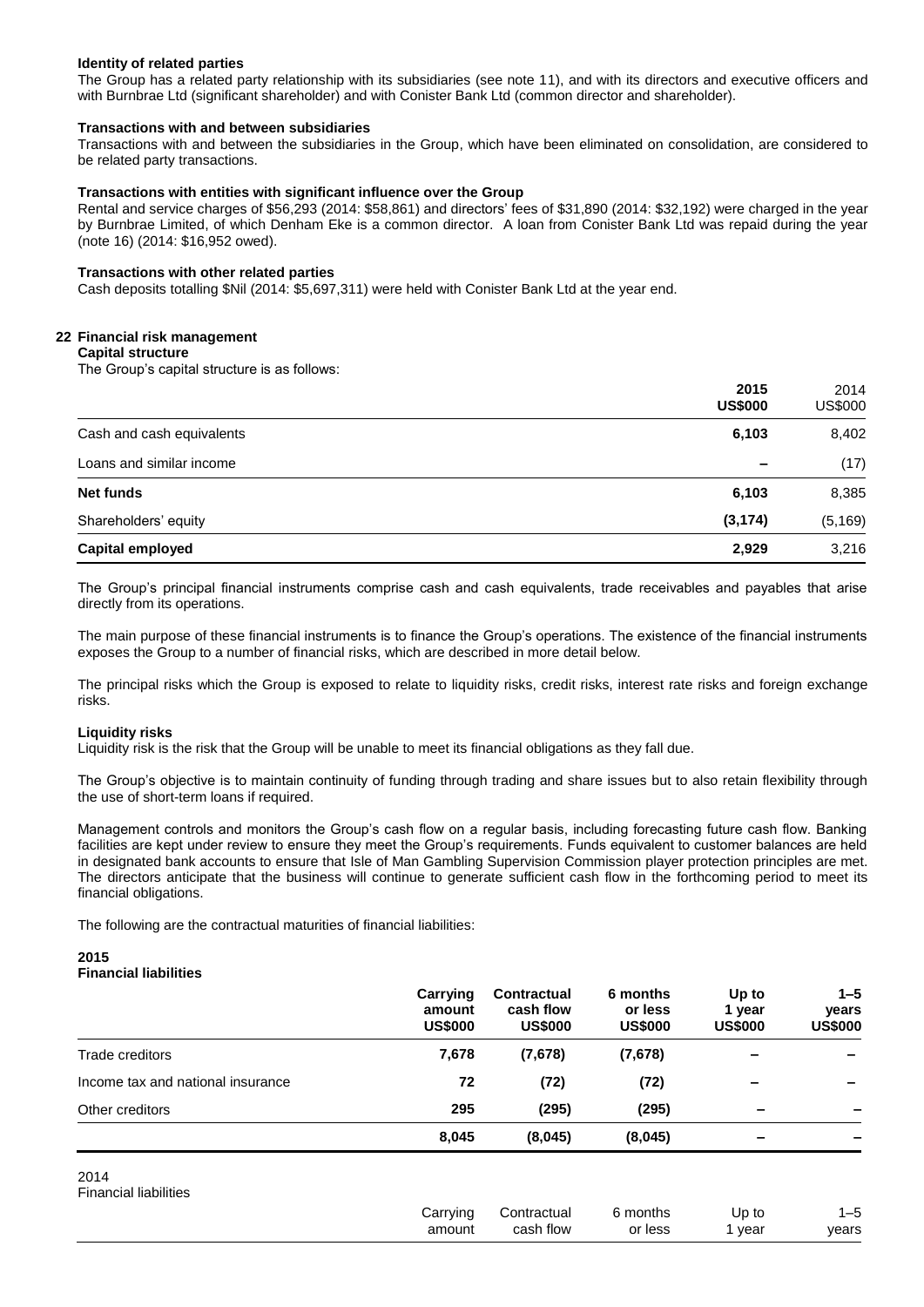|                                   | <b>US\$000</b> | <b>US\$000</b> | <b>US\$000</b> | <b>US\$000</b>               | <b>US\$000</b> |
|-----------------------------------|----------------|----------------|----------------|------------------------------|----------------|
| Trade creditors                   | 7,591          | (7,591)        | (7,591)        | $\qquad \qquad \blacksquare$ |                |
| Income tax and national insurance | 42             | (42)           | (42)           | $\overline{\phantom{0}}$     |                |
| Other creditors                   | 153            | (153)          | (153)          |                              |                |
|                                   | 7,786          | (7,786)        | (7,786)        |                              |                |

### **Credit risk**

Credit risk is the risk that one party to a financial instrument will cause a financial loss for the other party by failing to discharge an obligation.

Classes of financial assets — carrying amounts

|                             | 2015<br><b>US\$000</b> | 2014<br><b>US\$000</b> |
|-----------------------------|------------------------|------------------------|
| Cash and cash equivalents   | 6,103                  | 8,402                  |
| Bonds and deposits          | 2,645                  | 2,002                  |
| Trade and other receivables | 2.443                  | 2,021                  |
|                             | 11,191                 | 12,425                 |

Generally, the maximum credit risk exposure of financial assets is the carrying amount of the financial assets as shown on the face of the balance sheet (or in the notes to the financial statements). Credit risk, therefore, is only disclosed in circumstances where the maximum potential loss differs significantly from the financial asset's carrying amount.

The maximum exposure to credit risks for trade receivables in any business segment:

|             | 2015<br><b>US\$000</b>   | 2014<br><b>US\$000</b> |
|-------------|--------------------------|------------------------|
| Pari-mutuel | 2,304                    | 1,841                  |
| Sportsbook  | $\overline{\phantom{a}}$ | 180                    |
|             | 2,304                    | 2,021                  |

Of the above receivables, \$1,111,000 (2014: \$589,000) relates to amounts owed from US racing tracks. These receivables are actively monitored to avoid significant concentration of credit risk and the directors consider there to be no significant concentration of credit risk.

The directors consider that all the above financial assets that are not impaired for each of the reporting dates under review are of good credit quality. No amounts were considered past due at the year end (2014: \$Nil).

The credit risk for liquid funds and other short-term financial assets is considered negligible, since the counterparties are reputable banks with high-quality external credit ratings.

#### **Interest rate risk**

The Group finances its operations mainly through capital with limited levels of borrowings. Cash at bank and in hand earns negligible interest at floating rates, based principally on short-term interbank rates.

Any movement in interest rates would not be considered to have any significant impact on net assets at the balance sheet date.

#### **Foreign currency risks**

The Group operates internationally and is subject to transactional foreign currency exposures, primarily with respect to Pound Sterling, Swedish Krona, Hong Kong Dollar and Singapore Dollar.

The Group does not actively manage the exposures but regularly monitors the Group's currency position and exchange rate movements and makes decisions as appropriate.

At the balance sheet date the Group had the following exposure:

| 2015                       | <b>HKD</b><br>US\$<br>000 | <b>GBP</b><br>US\$<br>000 | <b>EUR</b><br>US\$<br>000 | <b>USD</b><br>US\$<br>000 | <b>SGD</b><br>US\$<br>000 | <b>NOK</b><br>US\$<br>000 | <b>DKK</b><br>US\$<br>000 | <b>AUD</b><br>US\$<br>000 | <b>CAD</b><br>US\$<br>000 | <b>CHF</b><br>US\$<br>000 | <b>SEK</b><br>US\$<br>000 | Total<br>US\$<br>000 |
|----------------------------|---------------------------|---------------------------|---------------------------|---------------------------|---------------------------|---------------------------|---------------------------|---------------------------|---------------------------|---------------------------|---------------------------|----------------------|
| Current assets             |                           | 3.080 1.149               |                           | 255 6.315                 |                           | $\overline{\phantom{a}}$  | $\overline{\phantom{0}}$  |                           |                           | $\overline{\phantom{0}}$  | 524                       | 11.324               |
| <b>Current liabilities</b> | (5,320)                   | (584)                     |                           | (56)(2,482)               | $\blacksquare$            |                           | -                         |                           |                           |                           | $\overline{\phantom{0}}$  | (8, 442)             |
| <b>Short-term exposure</b> | (2,240)                   | 565                       |                           | 199 3,833                 |                           | $\overline{\phantom{0}}$  | $\overline{\phantom{0}}$  | $\overline{\phantom{a}}$  | -                         | $\overline{\phantom{0}}$  | 524                       | 2,882                |